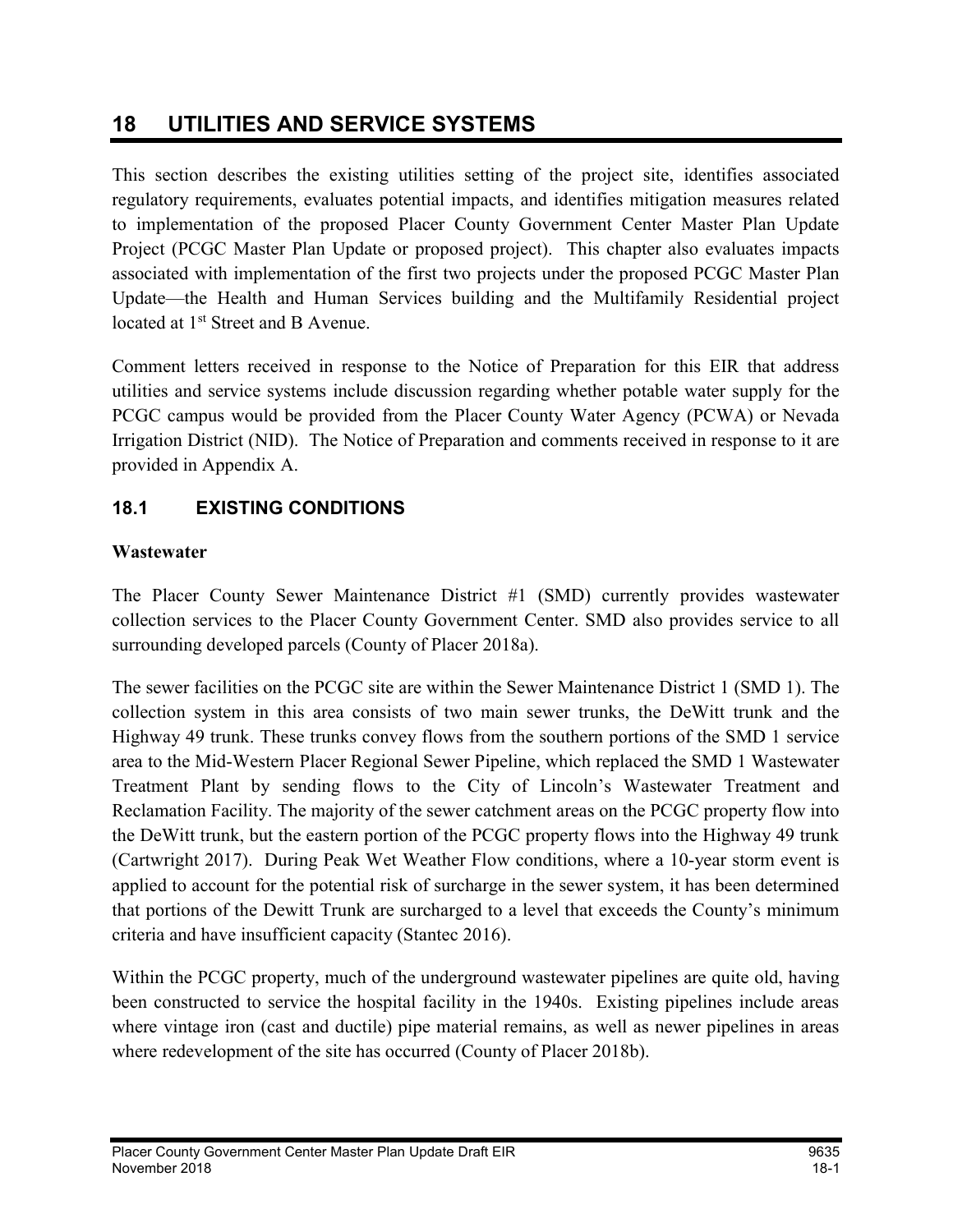## Water Supply

The PCGC campus lies within the service area boundaries of the two principal water agencies in the area—PCWA and NID. Water service is currently provided to the PCGC campus by PCWA. There is a 16-inch NID water supply pipeline under Willow Creek Drive that extends into the PCGC property and heads south down  $1<sup>st</sup>$  Street to Atwood Road. There are emergency interties between the PCWA and NID systems within the PCGC campus. The total water supply sources available to both PCWA and NID for various water year types are based on supply and demand comparisons provided in their respective Urban Water Management Plans (UWMP). The UWMPs provide forecasts and plans for the next 25 years, in five-year increments, for a normal water year, a single-dry water year, and multiple dry water years.

## Placer County Water Agency

PCWA supplies water to approximately 150,000 people in Placer County via residential connections, and serves about 35,000 agricultural, municipal, and industrial connections. While a small amount of groundwater is used to supply PCWA's customers, the primary water sources used by the Agency are the Yuba and Bear Rivers, which flow from Lake Spaulding. PCWA purchases water from this system from Pacific Gas and Electric (PG&E). Additional sources include the American River and the U.S. Bureau of Reclamation Central Valley Project.

PCWA has divided the area within its service boundaries into five separate service zones. The PCGC property is included in the largest of these zones, Zone 1. This zone, also known as the Channel Hill Pressure Zone, covers the area from the community of Bowman to the northern boundary of the City of Roseville. There is also a detached portion of Zone 1 south of the City of Roseville. The PCGC property is located in "upper Zone 1," which includes the PCWA Bowman and Auburn Water Treatment Plants (WTPs). These plants obtain their water from PG&E's Wise/South Canal and PCWA's Boardman Canal and supply treated water to the communities of Bowman, Auburn, and Newcastle. Water supply for the PCGC property is provided via the Bowman WTP which treats 7 million gallons per day (mgd) and has a storage capacity of 11 million gallons (County of Placer 2018b).

The PCWA UWMP evaluated projected water supplies to Zone 1 in concert with supplies to Zone 5 as both of these zones have the same water supply sources. Projected water supplies available to Zones 1 and 5 in 2020 were expected to be 56,449 ac-ft above demands. Projections for 2025 show an excess supply of 71,350 ac-ft. By 2030, projections show an increase in demand, resulting in a reduced excess of supply. However, excess supply of 60,846 ac-ft is still projected (PCWA 2016). Table 18-1 displays projected water supply and demands for Zones 1 and 5 through 2040.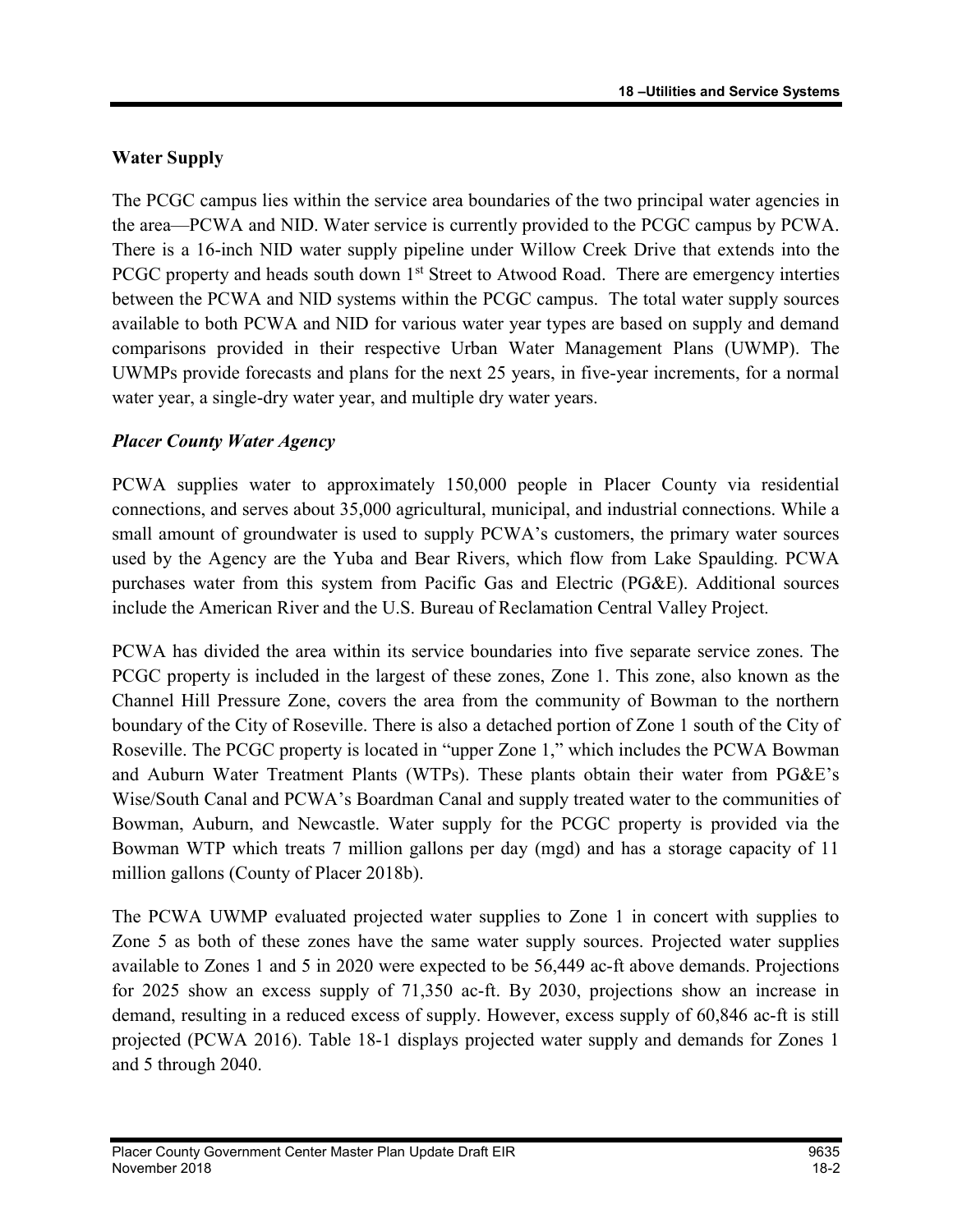|                                        | <b>Projected Annual Amounts of Water (acre-feet)</b> |         |         |         |         |
|----------------------------------------|------------------------------------------------------|---------|---------|---------|---------|
|                                        | 2020                                                 | 2025    | 2030    | 2035    | 2040    |
|                                        |                                                      | Supply  |         |         |         |
| PG&E                                   | 110,400                                              | 110,400 | 110,400 | 110,400 | 110,400 |
| Middle Fork<br>American River          | 120,000                                              | 120,000 | 120,000 | 120,000 | 120,000 |
| <b>Central Valley</b><br>Project       | 0                                                    | 32,000  | 32,000  | 32,000  | 32,000  |
| Pre 1914<br>Appropriations             | 3,400                                                | 3,400   | 3,400   | 3,400   | 3,400   |
| Recycled water                         | 0                                                    | 2,500   | 5,000   | 7,000   | 8,000   |
| <b>Subtotals</b>                       | 233,800                                              | 268,300 | 270,800 | 272,800 | 273,800 |
| Demand                                 |                                                      |         |         |         |         |
| Demand                                 | 177,351                                              | 196,950 | 209,954 | 224,056 | 246,250 |
| Difference:<br>Surplus or<br>(Deficit) | 56,449                                               | 71,350  | 60,846  | 48,744  | 27,550  |

Table 18-1 Zones 1, 3 and 5 Projected Water Supply and Demand Comparison

Source: PCWA 2016

#### Nevada Irrigation District

NID supplies treated and raw (untreated) water for use in agricultural and urban uses, and to support environmental requirements (i.e., minimum pool levels and fish releases). Agricultural water use accounts for nearly 90 percent of the total water supply within NID's system. Treated water is supplied for all urban water uses, including commercial, residential, and municipal. Municipal users include the cities of Grass Valley and Nevada City, which receive bulk raw water from NID.

NID relies on surface water for the provision of both treated and raw water. Water sources are separated into four categories: watershed runoff, carryover storage in surface reservoirs, contract purchases, and recycled water.

Over the last 30 years runoff has fluctuated from less than 77,378 ac-ft in a dry year (2015) to over 467,000 ac-ft in wet years (1995). Average runoff from the Upper Division watershed, including the watershed area feeding Scotts Flat Reservoir, is approximately 221,500 ac-ft (NID 2016).

The second largest component of NID's supply is carryover storage, which is the volume of water left in storage reservoirs at the end of the irrigation season, usually at the end of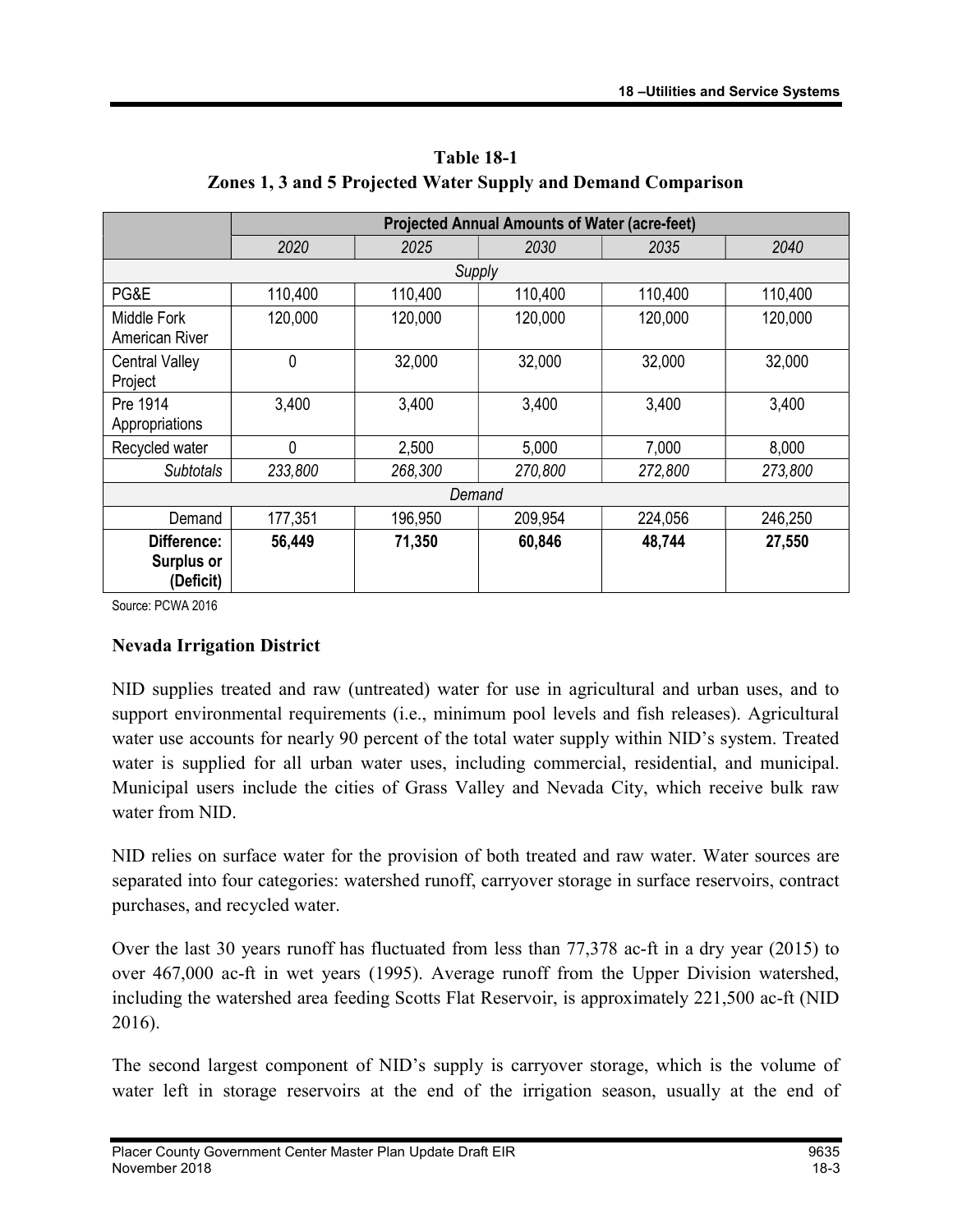September. NID's main storage reservoirs can contain a maximum of 279,985 acre feet of water and NID holds carryover storage at a level not less than 78,000 ac-ft. (NID 2016). This includes a total 30,900 acre feet of minimum pool requirements reserved for environmental needs and dead storage volume (includes siltation estimates) that cannot be counted upon as a supply resulting in an available storage capacity of 201,985 acre feet.

An existing raw water irrigation canal exists within the campus and runs from south to north along the eastern side of 1st Street. The surface canal carries raw water and exits the campus at Bell Road to the north where it continues to flow towards and eventually into the Combie Ophir III Canal. This system is owned and operated by the NID and appears to have been in use since the early 1940s for farming and irrigation purposes. Although there appears to be a metered gate provided to the County for prescriptive rights to use along the north side of the campus, the County does not currently utilize raw water onsite.

NID and PG&E have a long-standing agreement making 54,361 acre feet of water available to NID through contract water purchases during a year of normal or above normal precipitation. NID does not utilize groundwater as an existing or planned source of water supply due to limited groundwater availability (NID 2016).

NID maintains seven water treatment plants with an aggregate capacity of 19.73 mgd. (water.com/water-service/treated-water/). The NID North Auburn plant, which serves the project area, has a capacity of 6.0 mgd. Increases in urban water connections are expected to occur at 1.6% annually, which has been the growth rate for NID urban water connections over the last ten years. NID is planning various expansions to the existing water treatment plants to keep pace with increased demands. Proposed plant expansions would result in a 22 mgd increase in treated water supply by 2020.

Currently, NID total water supply far exceeds the demand. Overall (treated and raw) water demand was projected to be 178,919 ac-ft, while overall water supply was projected to be 360,800 acre feet in 2020. Projected supply was more than twice the projected demand. During past dry water years (drought conditions), NID's supply has been reduced by approximately 15%. This reduction in supply has no significant effect on availability of water to NID customers, as the overall supply would still exceed the demand by approximately 182,000 acre feet (NID 2016). Projected supply and demand through the year 2040 is shown in Table 18-2.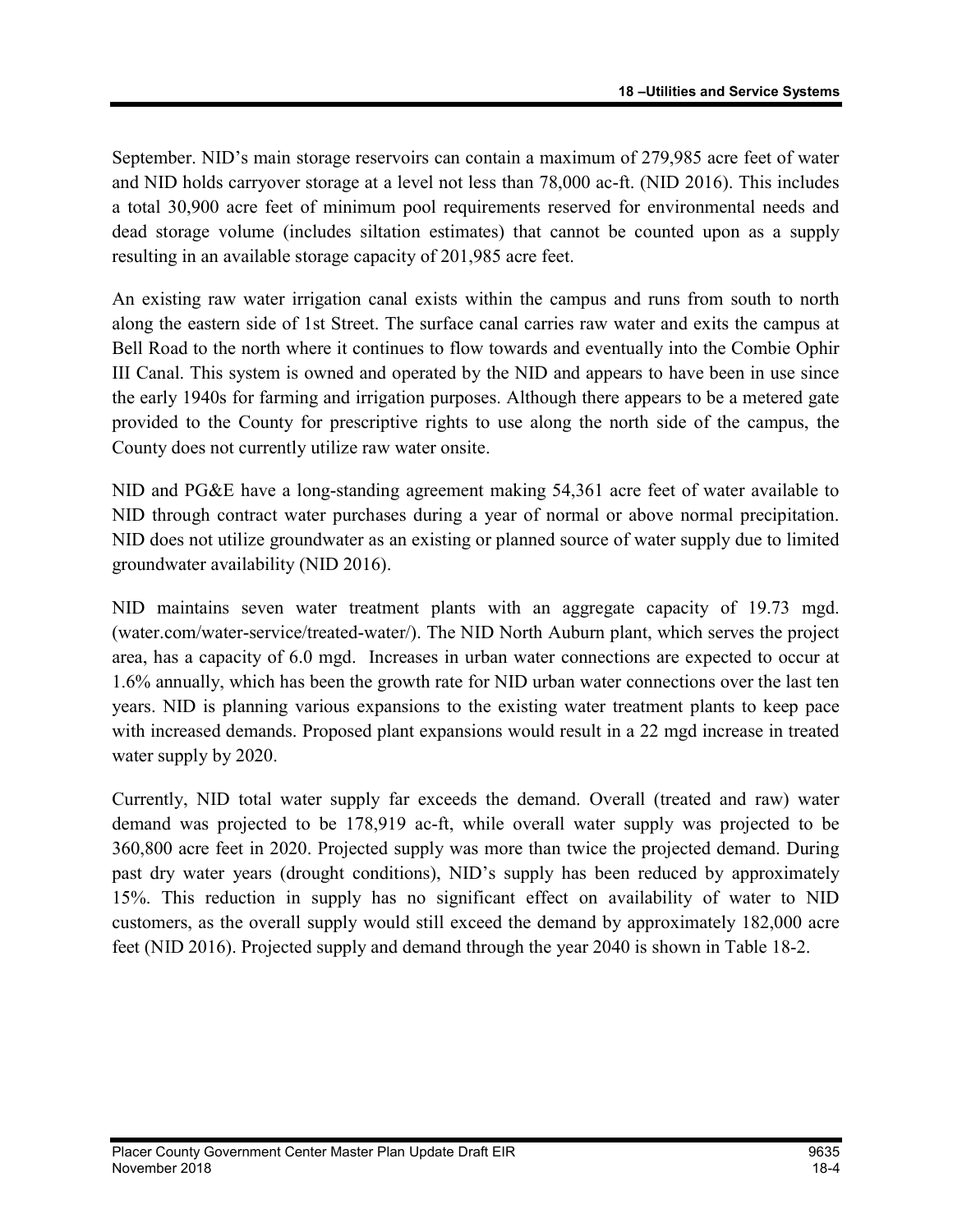| <b>Totals</b> | 2020    | 2025    | 2030    | 2035    | 2040    |
|---------------|---------|---------|---------|---------|---------|
| Supply        | 360,800 | 360,800 | 360,800 | 360,800 | 360,800 |
| Demand        | 178,919 | 187,960 | 196,076 | 203,080 | 209,521 |
| <b>Excess</b> | 181,881 | 172,840 | 164,724 | 157.720 | 151,279 |
| supply        |         |         |         |         |         |

Table 18-2 NID Projected Water Supply and Demand (acre-feet)

Source: NID 2016

NID's water supplies for treated water provision in the project area include Rollins Reservoir via the PG&E Bear River Canal/Rock Creek Reservoir and Combie Reservoir via the Combie/Ophir Canal System. The water treatment facility serving this area is located in North Auburn. The design capacity of the plant is 6 mgd and average flows are 2.5 mgd. The North Auburn Water Treatment Plan is a conventional water treatment plant, consisting of pre-chlorination, coagulation, upflow clarification, gravity filtration, and post-chlorination (NID 2016)

## Existing Service

PCWA currently supplies water to the majority of the PCGC property through a 12-inch pipeline that travels between a pressure-reducing station on Bell Road to the location of the old DeWitt water treatment plant, which is adjacent to the eastern boundary of the project area. All water supplied to the PCGC passes through a single meter at this location. From the meter, water flows through the PCGC water system, which is laid out in a grid and consists of 12-inch and 10-inch mainlines and a series of smaller pipelines. Some of the existing domestic and irrigation water distribution pipelines include areas where vintage iron (cast and ductile, dating back to the original DeWitt General Hospital constructed in 1943) pipe material remain, as well as some areas where copper lines for domestic water remain (County of Placer 2018b).

Portions of the PCGC property receive water from NID. This includes the Community Development Resources Center (automatic fire suppression system water only) located in the northwest corner of the project site, east of Richardson Drive. In addition, there is a connection between the PCGC water system and NID's mainline in Atwood Road at 1<sup>st</sup> Street. This connection is generally closed but can be opened so that NID can supply water to the PCGC property during an emergency in which PCWA is unable to provide an ample supply of treated water.

The estimated daily water supply demands at the PCGC campus, not including The Home Depot, are approximately 900 gallons per minute (gpm), based on the total water demands at the single metered connection to PCWA as well as metered water supply to the new Animal Services Center and demands for the Juvenile Detention Center and County Jail calculated based on a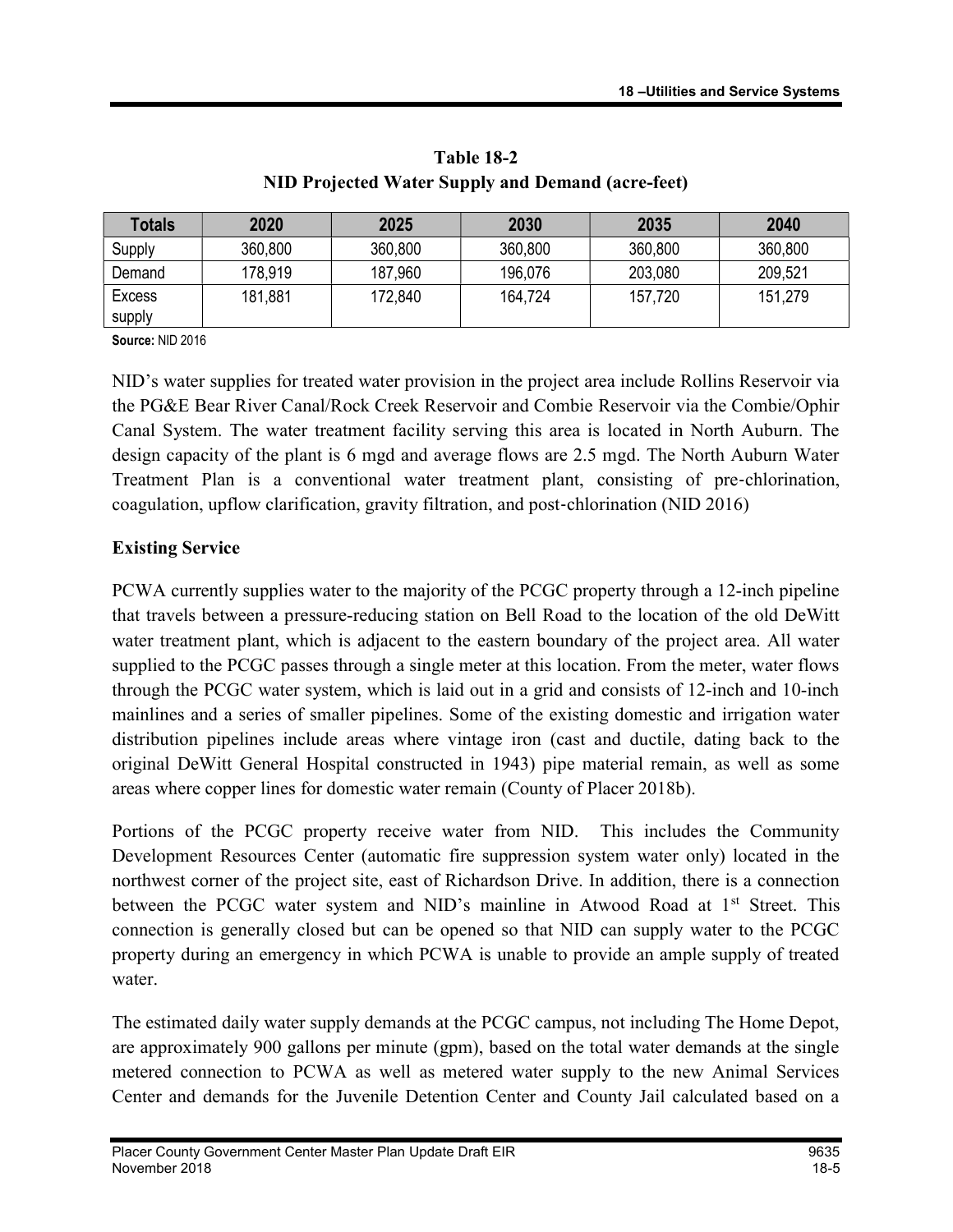demand factor for the number of beds occupied at each facility (County of Placer 2018b). In addition, the adequacy of water supply infrastructure is critical to providing sufficient water supply for fire fighting. The necessary fire flow at a given hydrant location varies based on the amount of building space in the vicinity, as well as building materials and construction standards. It is estimated that fire flow demand could range as high as 4,000 gallons per minute (gpm) in some locations within the project site. Given the current configuration of the PCWA distribution system, the existing 12-inch waterline that provides water supply to the PCGC property has a present capacity ranging between approximately 1,000 gpm and 1,500 gpm, which is well short of the 4,000 gpm fire flow needed for larger facilities. The dead end line and limited supply availability for fire is a substantial constraint to site development (County of Placer 2018a). When the NID emergency intertie connections are open, they provide additional supply for fire suppression to boost system capacity to flows ranging from 2,000 gpm to over 4,000 gpm but the presence of outdated and dilapidated 1940s era water lines located throughout the heart of the PCGC property is likely causing additional supply losses through leakage that is presently difficult to assess (County of Placer 2018b).

The service boundaries for PCWA and NID overlap in the area containing the PCGC Master Plan Update area and surrounding parcels. In order to consolidate service boundaries and eliminate the overlap, NID and PCWA have been evaluating the potential for reconfiguring those service boundaries. Previous considerations included switching the water provider for the entire PCGC property from PCWA to NID. The service adjustments currently under consideration would transfer service for only the eastern portion of the PCGC property from PCWA to NID. As the PCGC property is located within service boundaries for both providers, this transfer would not require annexation. The County would be required to pay hookup costs and capacity fees.

## Electric and Natural Gas

PG&E provides both electricity and natural gas to the PCGC property. The nearest PG&E substation is the Rock Creek station, located northeast of the intersection at State Route 49 and Bell Road. Electricity is delivered to the PCGC property from this substation through both overhead and underground power lines. In addition, natural gas pipelines exist in both Bell and Atwood Roads. The PCGC property's primary natural gas feed comes from the line in Atwood Road, with a minor amount of natural gas reaching the PCGC property via Bell Road (County of Placer 2003). Natural gas primarily supplies power for water heating, space heating, and cooking for the residential and office land uses throughout the PCGC property. Natural gas is also used as fuel for some public buses, which can refuel at the Placer County Refueling Station in the PCGC property.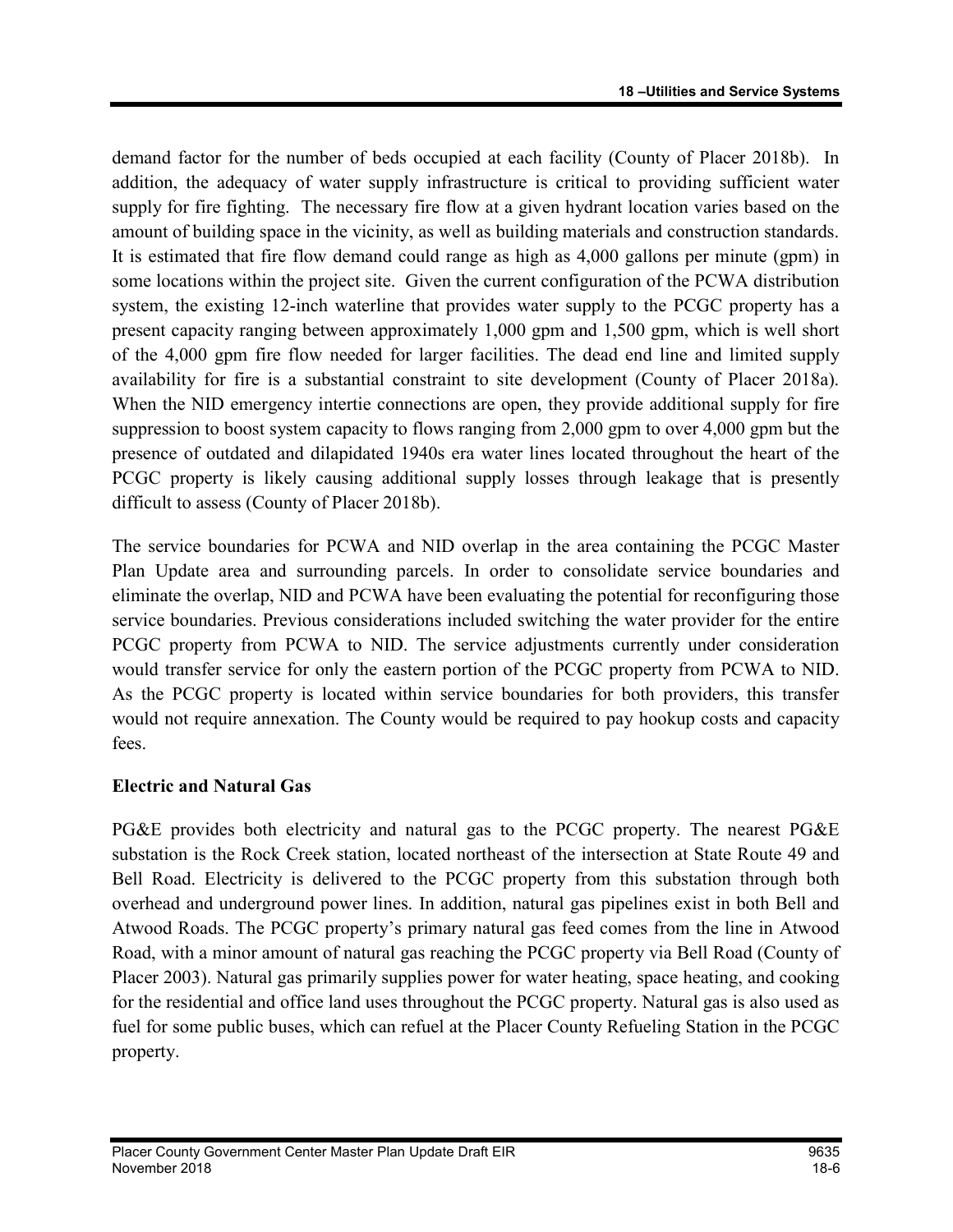The PCGC property has various standby generators for backup power in case of an emergency, but none of these are considered to have "co-generation" capability. There are six stationary generators and several "trailer mount" generator units available at the PCGC property. The stationary generators are each dedicated to a specific building and will provide electricity to those buildings if PG&E power is lost. The generators contain an automatic transfer switch that will trigger the generator to power the building at the moment that PG&E power is lost. Stationary generators are located at the Finance Administration Building, the Main Jail, the Jail Kitchen, the Juvenile Hall, and the Children's Receiving Home. The sixth is located at Building 7, which is the former location of the County's 911 call-center. This facility has been relocated. The generator at this building is not necessary and could be relocated (County of Placer 2003). In addition, the County has several trailer mount units which can be transported and installed when and where emergency power is needed.

The emergency power generators are regularly maintained by both the Department of Facility Services and an outside contractor. Electricians at the Department of Facility Services perform regular tests to ensure that the generators are running properly and to check fluid levels. The outside contractor performs the more intensive maintenance tasks, including replacing worn belts and other parts (County of Placer 2003).

California experienced an energy supply shortage during the spring and summer of 2001. This crisis was defined by rapidly increasing energy costs in portions of the state as well as periodic blackouts and the potential for rolling blackouts. These events have focused greater attention on the need for energy conservation. The California Public Utilities Commission is sponsoring a continued advertising campaign to encourage energy conservation both at home and in the office. While PG&E is not an active part of this advertising campaign, the company does recommend that energy conservation techniques be implemented. To improve energy efficiency throughout the PCGC campus, Placer County has installed several roof-top solar collection arrays and one solar collection farm, located south of the Animal Services Center.

**Energy Conservation.** PG&E encourages energy conservation through the building design process. PG&E offers a rebate program for new buildings that are designed with energy efficient technologies, such as north-south orientation to take advantage of natural lighting and insulation beyond the minimum requirements to reduce the use of heating and cooling systems. PG&E does not currently operate any alternative energy programs (i.e., rebates for installation of solar power collectors).

Undergrounding. As development and redevelopment occurs at the PCGC property, the County must underground any new and existing power lines in the vicinity of the development activities, in compliance with Placer County General Plan Policy 4.A.4 and Implementation Program 4.5,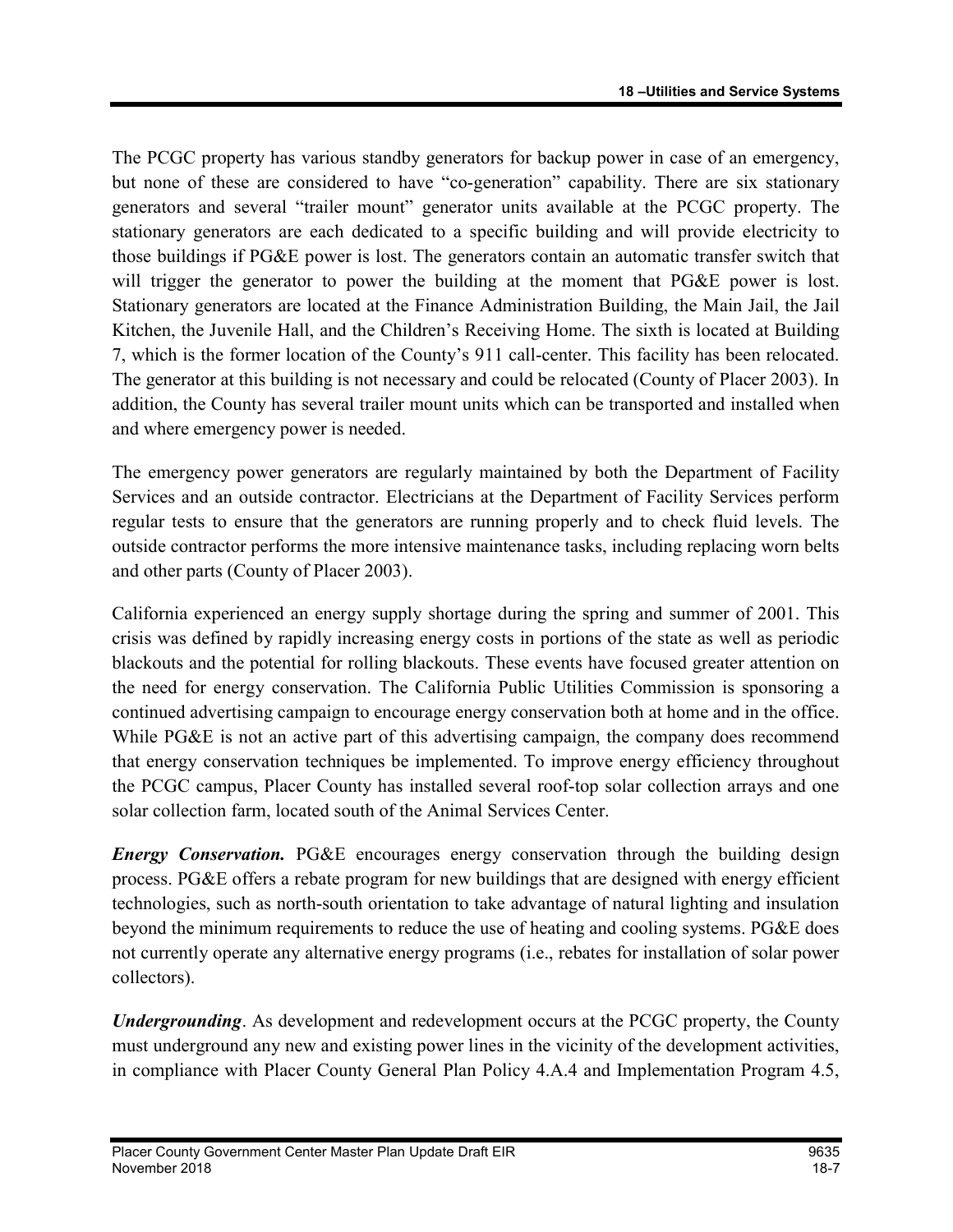as well as Policy III.C.3.a.12 of the Auburn/Bowman Community Plan. Any plans for future development at the PCGC property will consider this requirement.

**Emergency Generators.** It is anticipated that as new construction occurs at the PCGC property, the need for additional emergency generators will be assessed for each new building. As additional generators are added, they will be included in the County's maintenance programs for the existing generators.

#### Solid Waste

Solid waste collection services for the PCGC campus is provided by Recology. Collected solid waste is transported to the Western Regional Sanitary Landfill (WRSL) and Material Recovery Facility (MRF) in western Placer County.

The PCGC campus has 42 trash containers of various sizes to serve the County departments and private businesses that lease space at DeWitt Center. Table 13-3 displays the sizes and service frequency of these containers.

| <b>Number of</b>  | <b>Size of Containers</b> | <b>Service Frequency per Week</b><br>(Number of Containers at Pickup Frequency) |     |              |      |            |
|-------------------|---------------------------|---------------------------------------------------------------------------------|-----|--------------|------|------------|
| <b>Containers</b> | (cubic yards)             | One                                                                             | Two | <b>Three</b> | Five | <b>Six</b> |
|                   |                           |                                                                                 |     |              |      |            |
|                   |                           |                                                                                 |     |              |      |            |
| 10                |                           |                                                                                 |     |              |      |            |
|                   |                           |                                                                                 |     |              |      |            |
|                   | 5                         |                                                                                 |     |              |      |            |
|                   | 6                         |                                                                                 |     |              |      |            |
|                   |                           |                                                                                 |     |              |      |            |
|                   | 90                        |                                                                                 |     |              |      |            |

#### Table 13-3 Solid Waste Service

1 Measured in gallons, rather than cubic yards.

In addition, Recology provides the PCGC campus with one 20-cubic yard "on-call" debris box for each of the following types of debris: garbage, cardboard, metal, wood, and newspaper. These boxes are located throughout the PCGC campus. As each box becomes full, a call is placed to Recology to request that the box be exchanged with an empty one. Service is provided the next day. The County is charged each time that the garbage, metal, or wood box is exchanged. There is no charge for the cardboard or newspaper boxes (County of Placer 2003).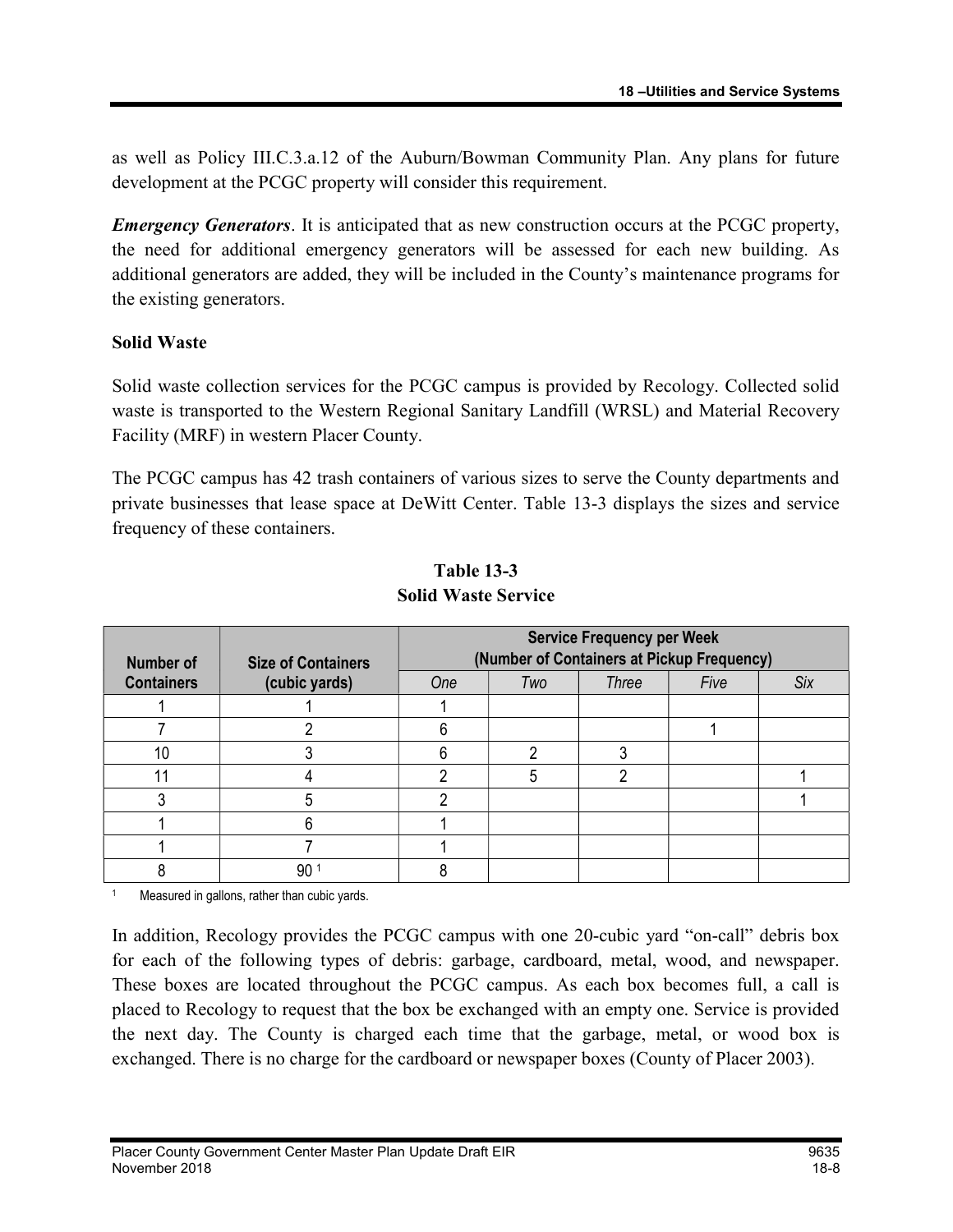The Western Placer Waste Management Authority (WPWMA) is a regional agency established in 1978 through a Joint Exercise of Powers Agreement between the County of Placer and the Cities of Roseville, Rocklin and Lincoln to acquire, own, operate, and maintain a sanitary landfill site and all related improvements (County of Placer 2003).

The WPWMA designed and built the MRF to divert solid waste from being disposed at the landfill. A majority of the solid waste collected in western Placer County is first processed at the WPWMA MRF. The MRF recovers, processes, and markets recyclable materials from the waste stream. The MRF also processes source separated wood waste and green waste and accepts separated recyclables, including electronics and other universal wastes (e.g. batteries and fluorescent lamps), at the recycling drop-off and buy-back center. The compost portion of the MRF has an annual processing capacity of 82,000 tons (averaged over the year and does not account for seasonal peaks). The MRF is permitted to have up to 75,000 cubic yards (approximately 37,500 tons) of compost material at the facility at any one time (County of Placer 2016).

Residual waste from the MRF is transported to the WRSL. The landfill is specified as a Class II/Class III non-hazardous site. Hazardous waste from households and Conditionally Exempt Small Quantity Generators is accepted at the Permanent Household Hazardous Waste Collection Facility, located next to the MRF (County of Placer 2016).

The WRSL is permitted to receive a total of 1,900 tons of solid waste and 624 vehicles per day (County of Placer 2009). The WRSL received an average of and currently receives an average of 824 tons per day in 2009 (County of Placer 2009) and an average of 638 tons per weekday and 86 vehicles per day in 2014 (County of Placer 2016). The current estimated life span for the WRSL is 2058 (County of Placer 2016). This anticipated lifespan is based on growth projections for the County contained in the Placer County General Plan.

## 18.2 REGULATORY FRAMEWORK

#### Federal Regulations

## 1972 Clean Water Act

The 1972 Clean Water Act set the framework for storm water regulations where pollutants are discharged to waters of the United States. Within the project area, these regulations are defined in the State Water Resources Control Board Water Quality Order No. 2013-001-DWQ National Pollutant Discharge Elimination System (NPDES) General Permit No. CAS000004 Waste Discharge Requirements for Storm Water Discharges from Small Municipal Separate Storm Sewer Systems (Phase II MS4 Permit), as regulated by the State Water Resources Control Board. As a discharge permittee, Placer County must comply with this Phase II Small MS4 Permit.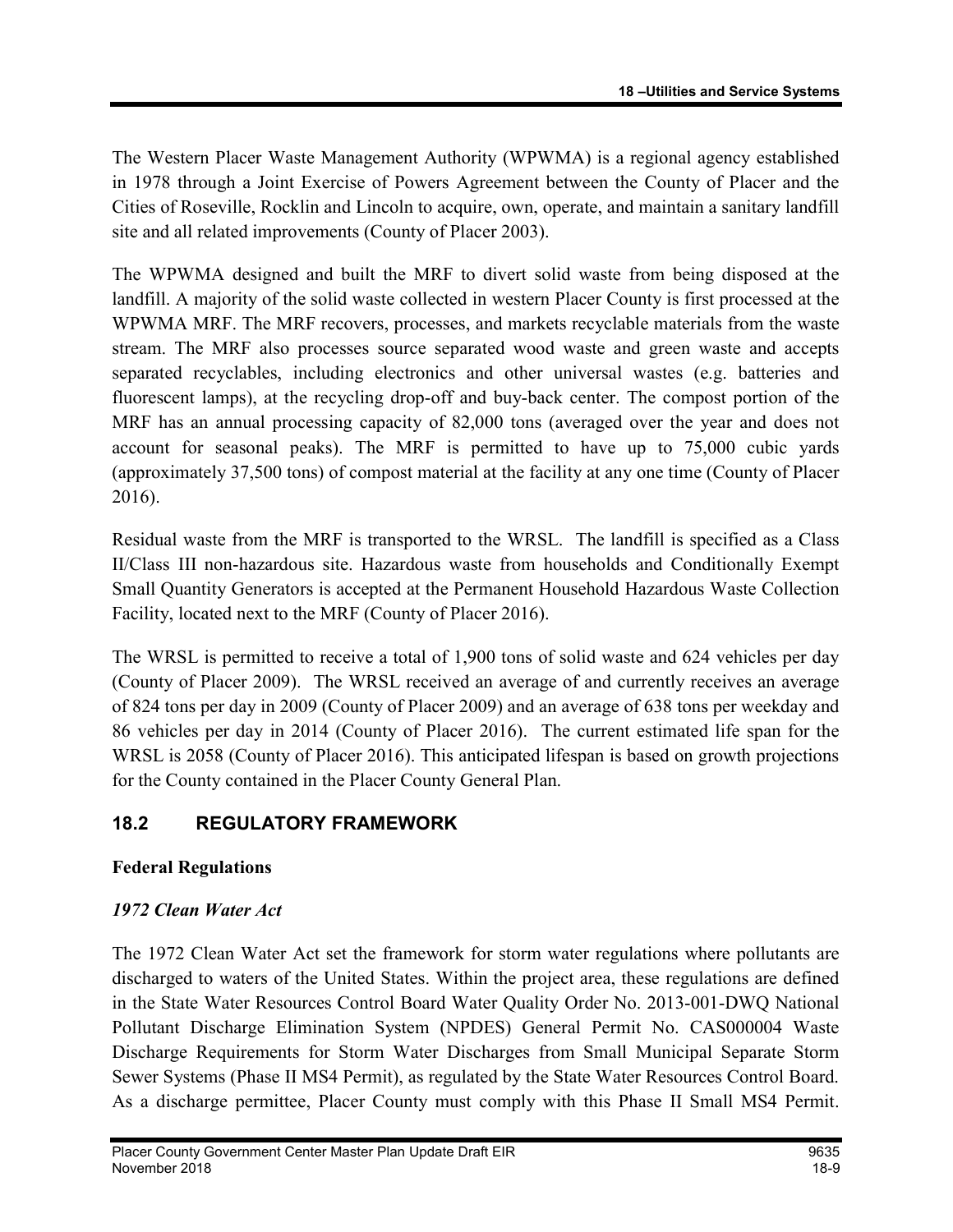Below is a brief summary of the provisions sections of the Phase II MS4 Permit that require implementation by the County. The permit went into effect on July 1, 2013 and at the time of this Master Plan Update, the County is in year three of the permit.

#### State

#### California Water Code

Pursuant to the definition of "project" in Section 10912(a)(1-7) of the California Water Code, the proposed DeWitt Government Center Facility Plan is not subject to the requirements of California Water Code Sections 10910 to 10915 (which implement the requirements of Senate Bill 610). The proposed project includes approximately 224,312 square feet of new construction and approximately 200,976 square feet of building demolition. The requirements of the water code apply to projects with either a minimum of 250,000 square feet of new office space, employing a minimum of 1,000 persons, or a minimum of 500,000 square feet of new shopping centers or other businesses.

#### Local

#### Auburn/Bowman Community Plan

The Community Development Element of the Auburn/Bowman Community Plan contains policies related to utilities that apply to residential development. The Auburn/Bowman Community Plan does not contain any policies related to solid waste, wastewater, or utilities applicable to the proposed project.

The following Auburn/Bowman Community Plan policies from the Community Development Element related to water service and supply are applicable to the project.

- Goal III.D.3.a.1. Provide for each resident and business in the plan area an adequate, reliable, and safe water supply at a reasonable cost.
	- D.3.b.1 Encourage, through allowable densities and distribution of land uses, the maximum feasible usage of treated surface water supplies rather than groundwater supplies as a basis for land development.
	- **D.3.b.2** Encourage continuing cooperation between water supply agencies in order to minimize costs of service and increase reliability of supply and treatment.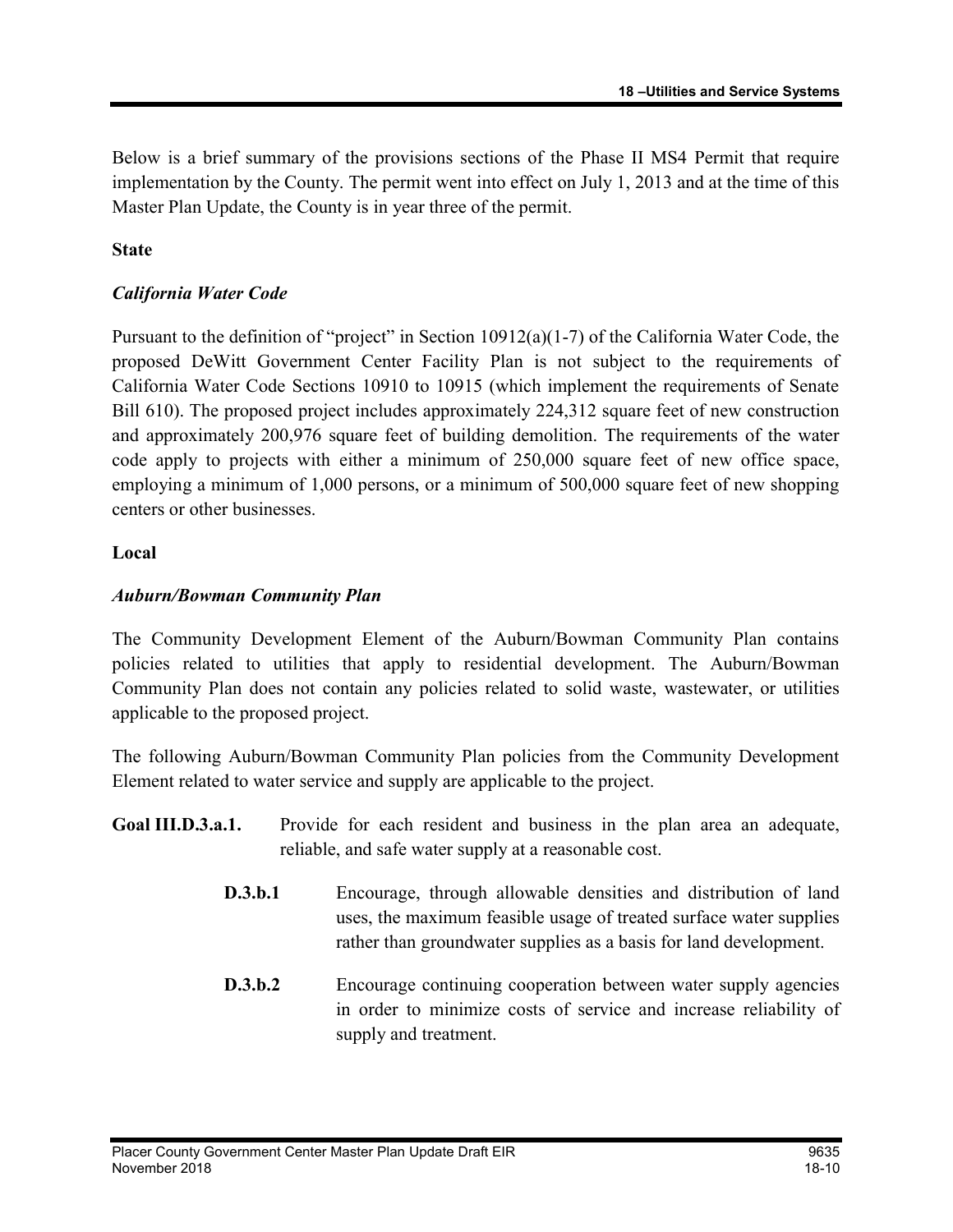#### Placer County General Plan

The following Placer County General Plan policies included in the Public Utilities and Services Element related to electricity, natural gas, water service and supply, wastewater, and solid waste are applicable to the proposed project.

- Goal 4.A To ensure the timely development of public facilities and the maintenance of specified service levels for these facilities.
	- **Policy 4.A.2** The County shall ensure through the development review process that adequate public facilities and services are available to serve new development. The County shall not approve new development where existing facilities are inadequate unless the following conditions are met:
		- a. The applicant can demonstrate that all necessary public facilities will be installed or adequately financed (through fees or other means);
		- b. The facilities improvements are consistent with applicable facility plans approved by the County or with agency plans where the County is a participant; and
		- c. The facilities improvements are designed and built to the current standards of the agency providing service.
	- Policy 4.A.4 The County shall require proposed new development in identified underground conversion districts and along scenic corridors to underground utility lines on and adjacent to the site of proposed development or, when this is infeasible, to contribute funding for future undergrounding.
- Goal 4.B To ensure that adopted facility and service standards are achieved and maintained through the use of equitable funding methods.
	- Policy 4.B.1. The County shall require that new development pay its fair share of the cost of all existing facilities it uses based on the demand for these facilities attributable to the new development; exceptions may be made when new development generates significant public benefits (e.g., low income housing, needed health facilities) and when alternative sources of funding can be identified to offset foregone revenues.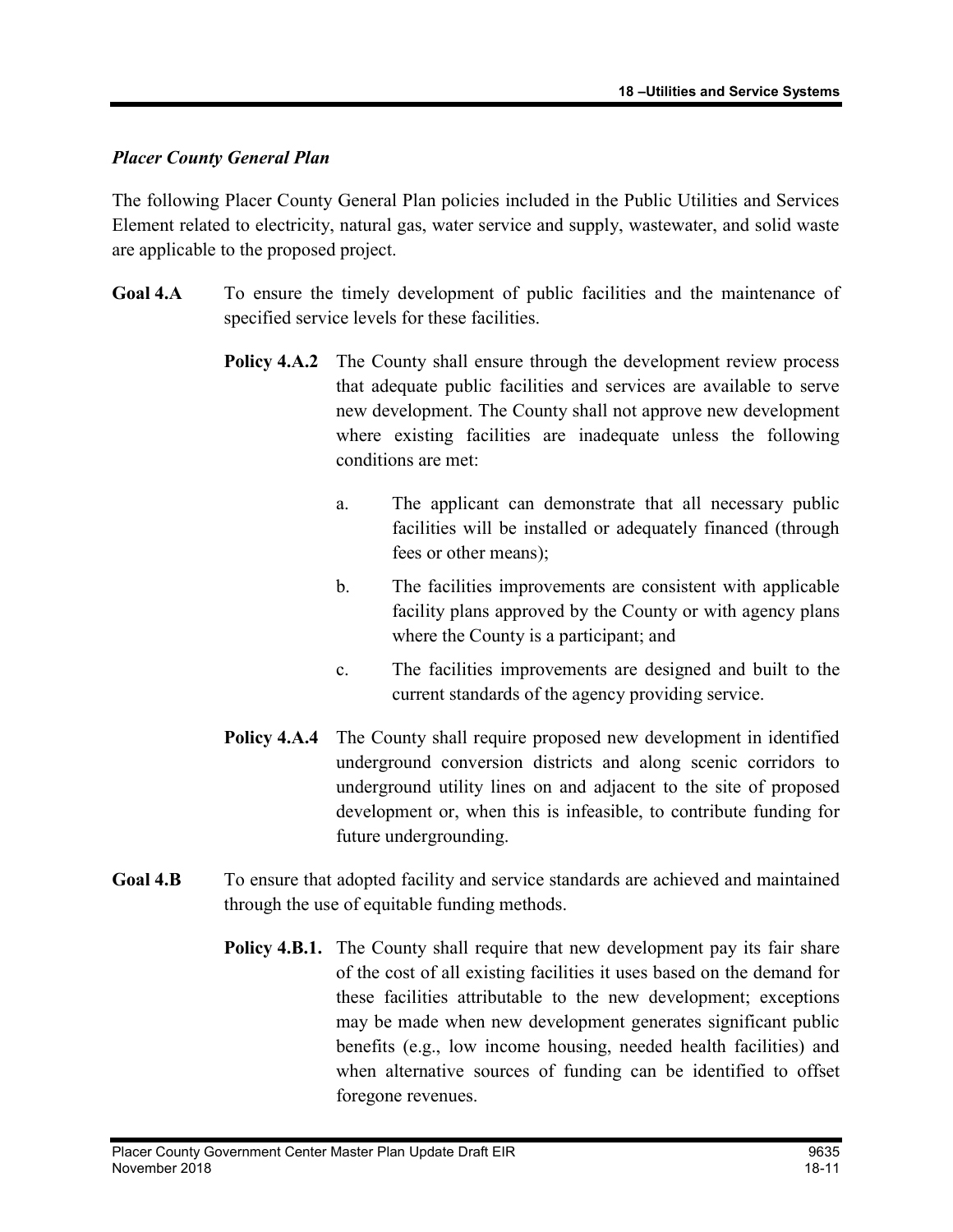- Policy 4.B.2. The County shall require that new development pay the cost of upgrading existing public facilities or construction of new facilities that are needed to serve the new development; exceptions may be made when new development generates significant public benefits (e.g., low income housing, needed health facilities) and when alternative sources of funding can be identified to offset foregone revenues.
- **Policy 4.B.3** The County shall require, to the extent legally possible, that new development pay the cost of providing public services that are needed to serve the new development; exceptions may be made when new development generates significant public benefits (e.g., low income housing, needed health facilities) and when alternative sources of funding can be identified to offset foregone revenues. This includes working with the cities to require new development within city limits to mitigate impacts on countywide facilities and services.
- Goal 4.C To ensure the availability of an adequate and safe water supply and the maintenance of high quality water in water bodies and aquifers used as sources of domestic supply.
	- **Policy 4.C.1** The County shall require proponents of new development to demonstrate the availability of a long-term, reliable water supply. The County shall require written certification from the service provider that either existing services are available or needed improvements will be made prior to occupancy. Where the County will approve groundwater as the domestic water source, test wells, appropriate testing, and/or report(s) from qualified professionals will be required substantiating the long-term availability of suitable groundwater.
	- Policy 4.C.2 The County shall approve new development based on the following guidelines for water supply:
		- a. Urban and suburban development should rely on public water systems using surface supply.
		- b. Rural communities should rely on public water systems. In cases where parcels are larger than those defined as suburban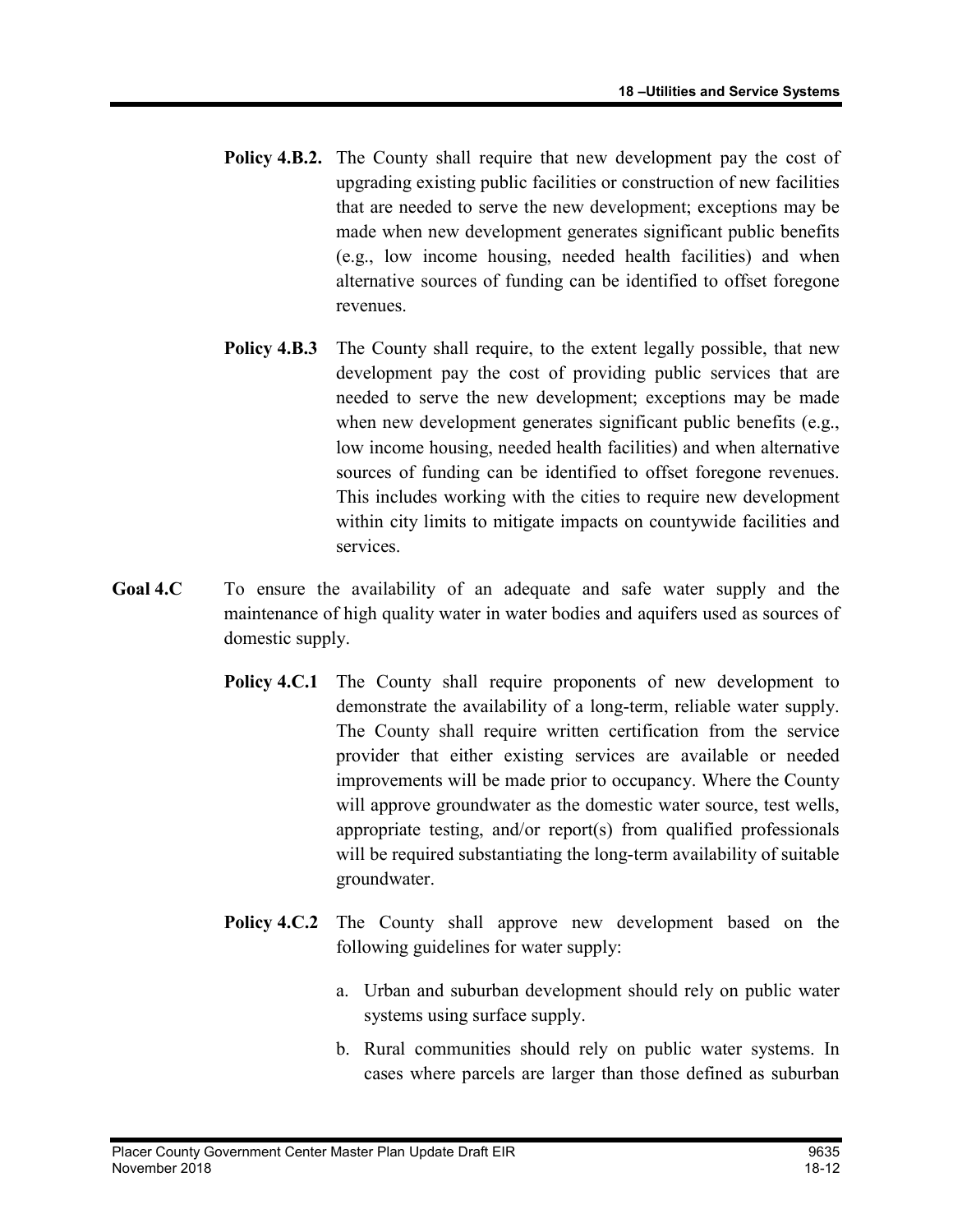and no public water system exists or can be extended to the property, individual wells may be permitted.

- c. Agricultural areas should rely on public water systems where available, otherwise individual water wells are acceptable.
- **Policy 4.C.3** The County shall encourage water purveyors to require that all new water services be metered.
- Policy 4.C.4 The County shall require that water supplies serving new development meet state water quality standards.
- Policy 4.C.6 The County shall promote efficient water use and reduced water demand by:
	- a. Requiring water-conserving design and equipment in new construction;
	- b. Encouraging water-conserving landscape and other conservation measures;
	- c. Encouraging retrofitting existing development with waterconserving devices; and
	- d. Encouraging water-conserving agricultural irrigation practices.
- Policy 4.C.7 The County shall promote the use of reclaimed wastewater to offset the demand for new water supplies.
- Policy 4.C.11 The County shall protect the watersheds of all bodies of water associated with the storage and delivery of domestic water by limiting grading, construction of impervious surfaces, application of fertilizers, and development of septic systems within these watersheds.
- Goal 4.D The County shall require wastewater conveyance and treatment facilities that are sufficient to serve the Placer County General Plan proposed density of residential, commercial, and public/institutional uses in a way which protects the public and environment from adverse water quality or health impacts.
	- **Policy 4.D.1** The County shall limit the expansion of urban communities to areas where community wastewater treatment systems can be provided.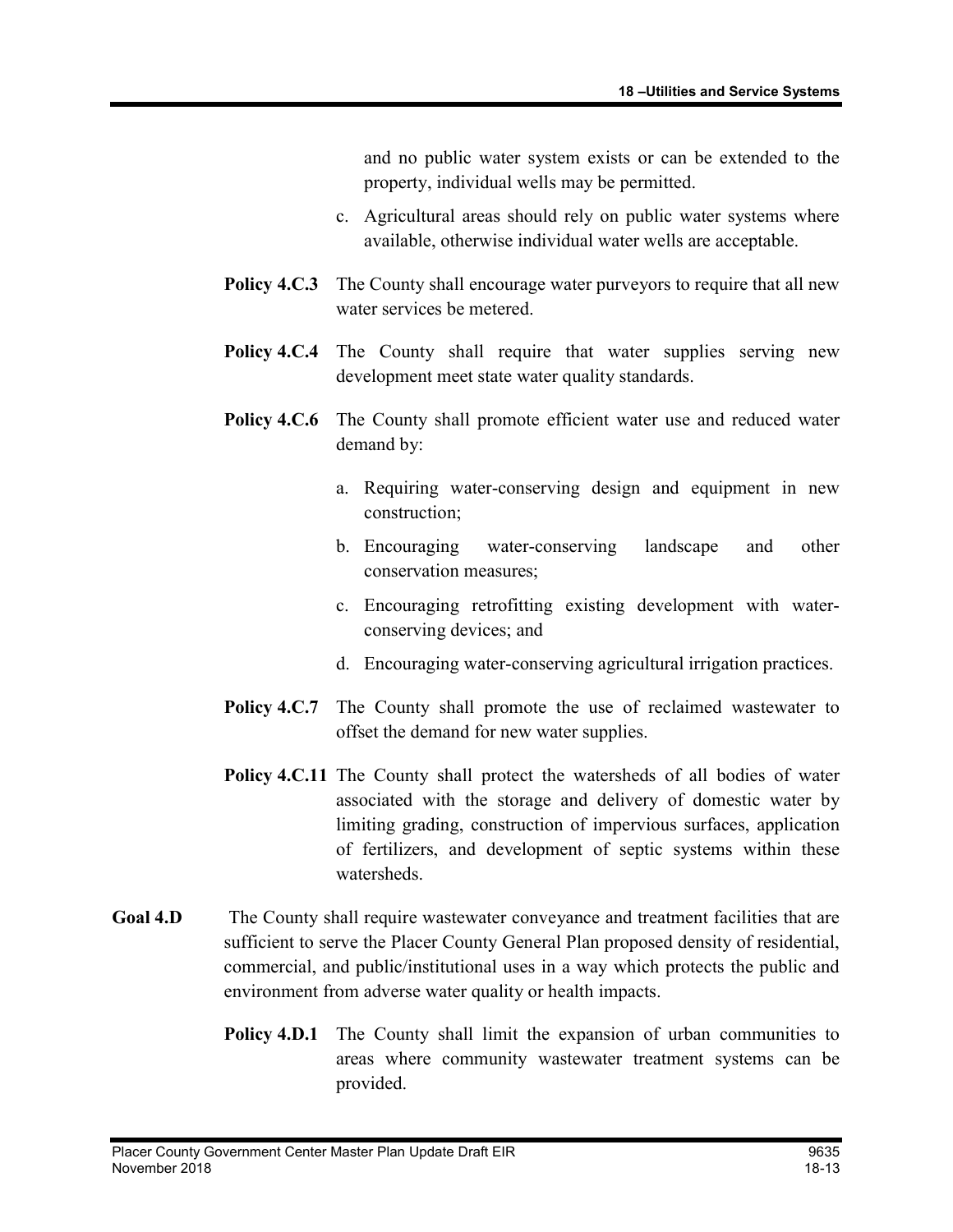- **Policy 4.D.2** The County shall require proponents of new development within a sewer service area to provide written certification from the service provider that either existing services are available or needed improvements will be made prior to occupancy.
- Policy 4.D.4. The County shall require developments needing new connections to construct wastewater conveyance facilities which are sized and located to provide sewer service based on permitted densities and applicable sewer shed area. Wastewater conveyance systems shall be designed for gravity flow. Where gravity conveyance systems are not feasible, the agency providing service may approve pumping service where a site specific engineering analysis demonstrates the long-term cost effectiveness of pumped facilities.
- Policy 4.D.5. The County shall require developments needing new connections to pay their fair share of the cost for future public wastewater facilities which support development based on the Placer County General Plan. The fair share will be based on the demand for these facilities attributable to the new development.
- Policy 4.D.7 The County shall promote efficient water use and reduced wastewater system demand by:
	- a. Requiring water-conserving design and equipment in new construction as required in California law (AB 1881);
	- b. Encouraging retrofitting with water-conserving devices; and
	- c. Designing wastewater systems to minimize inflow and infiltration.
- Goal 4.G To ensure the safe and efficient disposal or recycling of solid waste generated in Placer County.
	- **Policy 4.G.1** The County shall require waste collection in all new urban/ suburban development, excluding rural development, to include provisions for solid waste collection.
	- Policy 4.G.2 The County shall promote maximum use of solid waste source reduction, recycling, composting, and environmentally-safe transformation of wastes.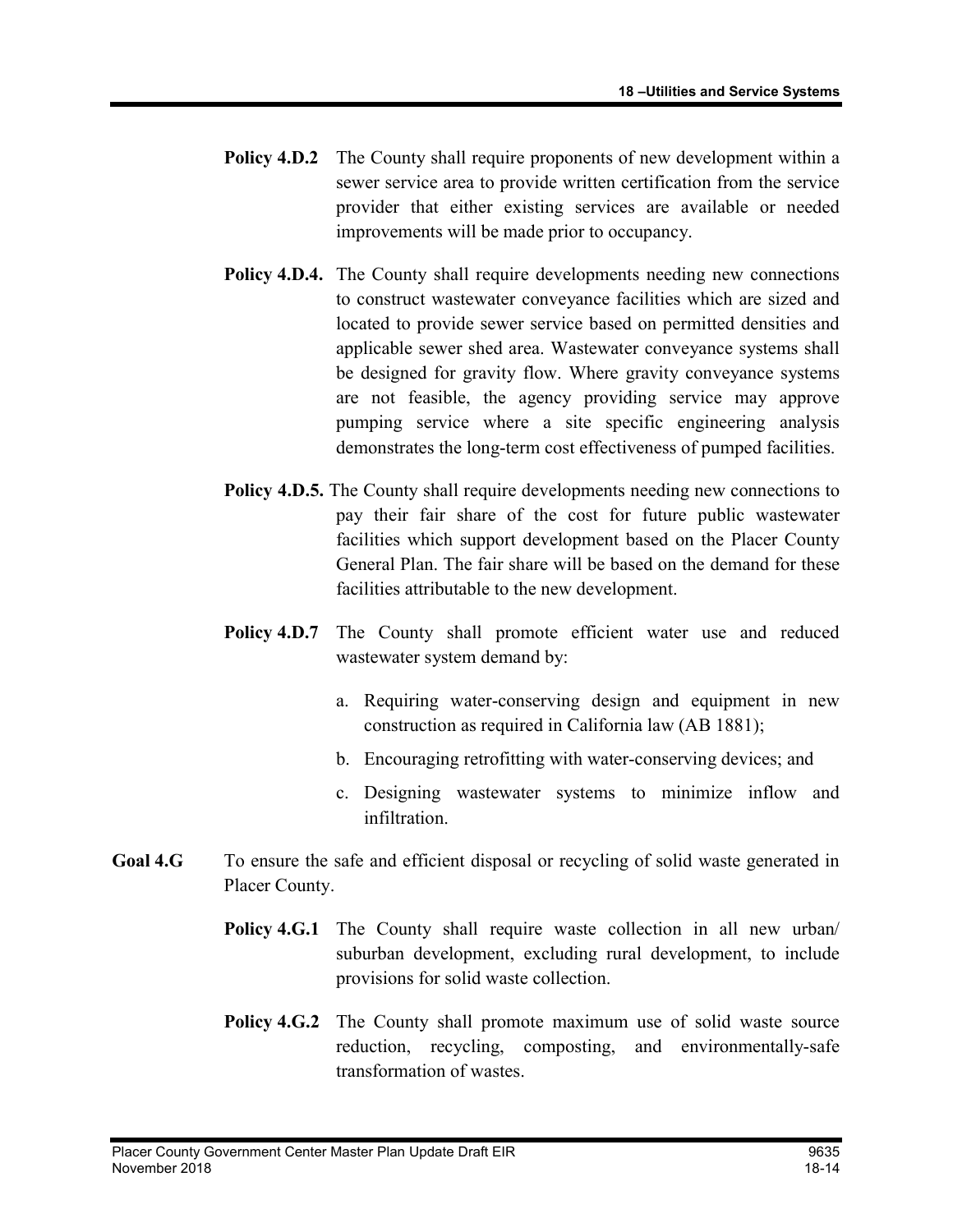- **Policy 4.G.7** The County shall require that all new development complies with applicable provisions of the Placer County Integrated Waste Management Plan.
- **Policy 4.G.9** The County shall encourage businesses to use recycled products in their manufacturing processes and consumers to buy recycled products.

## 18.3 PROJECT IMPACTS

#### Significance Criteria

The significance criteria used to evaluate the project impacts to utilities and service systems are based on Appendix G of the CEQA Guidelines. According to Appendix G of the CEQA Guidelines, a significant impact related to utilities and service systems would occur if the project would:

- 1. Exceed wastewater treatment requirements of the applicable Regional Water Quality Control Board.
- 2. Require or result in the construction of new water or wastewater treatment facilities or expansion of existing facilities, the construction of which could cause significant environmental effects.
- 3. Require or result in the construction of new storm water drainage facilities or expansion of existing facilities, the construction or which could cause significant environmental effects.
- 4. Have sufficient water supplies available to serve the project from existing entitlements and resources, or are new or expanded entitlements needed.
- 5. Result in a determination by the wastewater treatment provider which serves or may serve the project that it has adequate capacity to serve the project's projected demand in addition to the provider's existing commitments.
- 6. Be served by a landfill with sufficient permitted capacity to accommodate the project's solid waste disposal needs.
- 7. Comply with federal, state, and local statutes and regulations related to solid waste.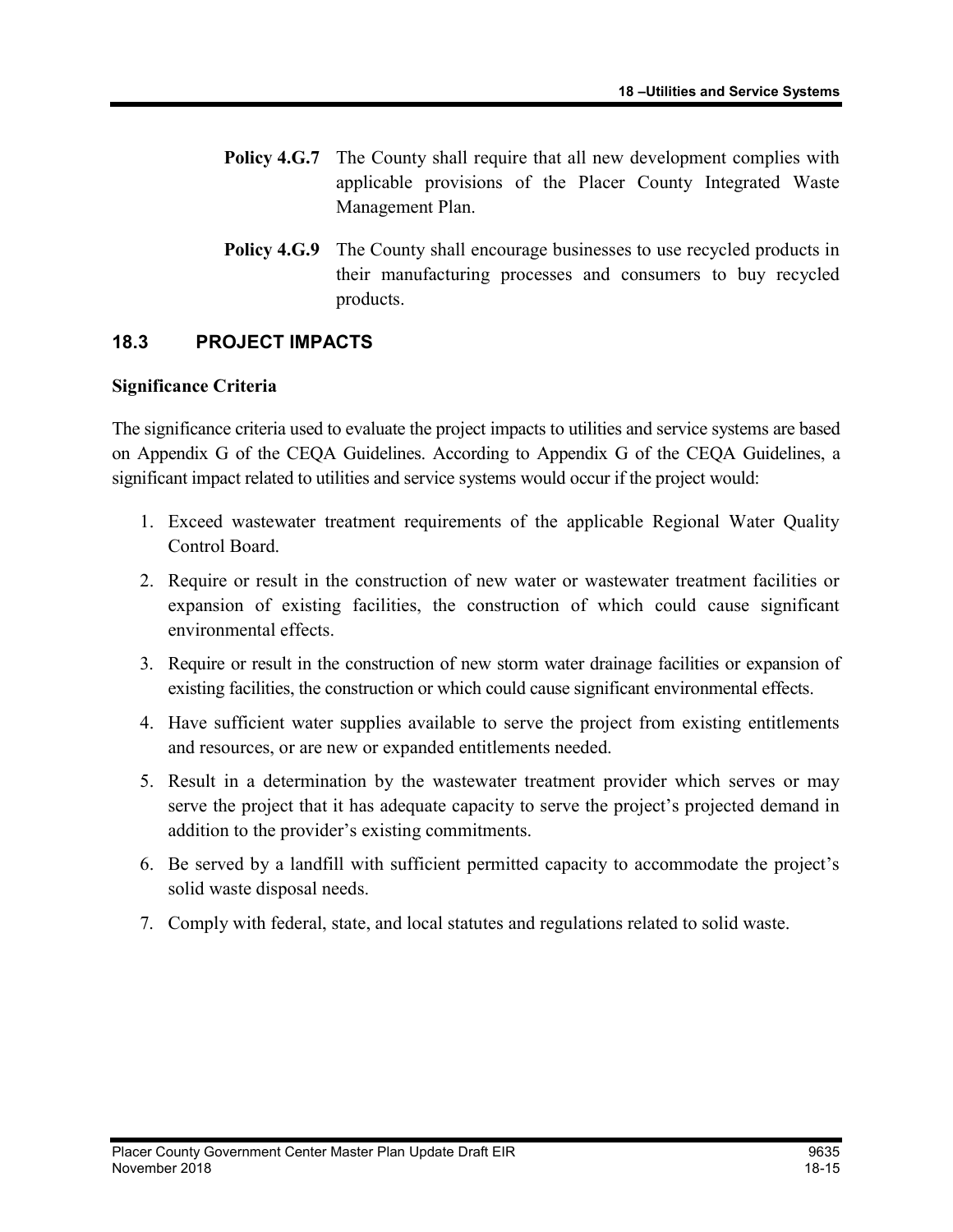Impact Analysis

| Impact 18-1                       | Would the project exceed wastewater treatment requirements of the<br>applicable Regional Water Quality Control Board? |               |                                           |  |
|-----------------------------------|-----------------------------------------------------------------------------------------------------------------------|---------------|-------------------------------------------|--|
|                                   | <b>PCGC Master Plan</b><br><b>Health and Human</b><br><b>Services Building</b><br>Update                              |               | <b>Multifamily Residential</b><br>Project |  |
| <b>Level of Significance:</b>     | No impact                                                                                                             | No impact     | No impact                                 |  |
| <b>Mitigation Measures:</b>       | None required                                                                                                         | None required | None required                             |  |
| Significance after<br>Mitigation: | No impact                                                                                                             | No impact     | No impact                                 |  |

## PCGC Master Plan Update

Wastewater generated from the PCGC campus would be collected by the SMD 1 managed by the County and conveyed through the Mid-Western Placer Regional Sewer Pipeline to the City of Lincoln's Wastewater Treatment and Reclamation Facility (WTRF). The Lincoln WTRF is a permitted facility that meets all applicable wastewater treatment requirements. The land uses anticipated under the proposed PCGC Master Plan Update include government and private offices, commercial, and residential uses. None of these land uses would generate wastewater with unusual or hazardous constituents and implementation of the PCGC Master Plan Update would have no impact associated with causing the WTRF to exceed wastewater treatment requirements.

## Health and Human Services Building

Wastewater generated from the Health and Human Services building would be collected by the SMD 1 managed by the County and treated at the City of Lincoln WTRF. Wastewater generated by the Health and Human Services building would not include unusual or hazardous constituents and therefore the Health and Human Services building would have no impact associated with causing the WTRF to exceed wastewater treatment requirements.

## Multifamily Residential Project

Wastewater generated from the Multifamily Residential Buildings would be collected by the SMD 1 managed by the County and treated at the City of Lincoln WTRF. Wastewater generated by the Multifamily Residential project would be typical of residential wastewater and would not include unusual or hazardous constituents. Therefore the Multifamily Residential project would have no impact associated with causing the WTRF to exceed wastewater treatment requirements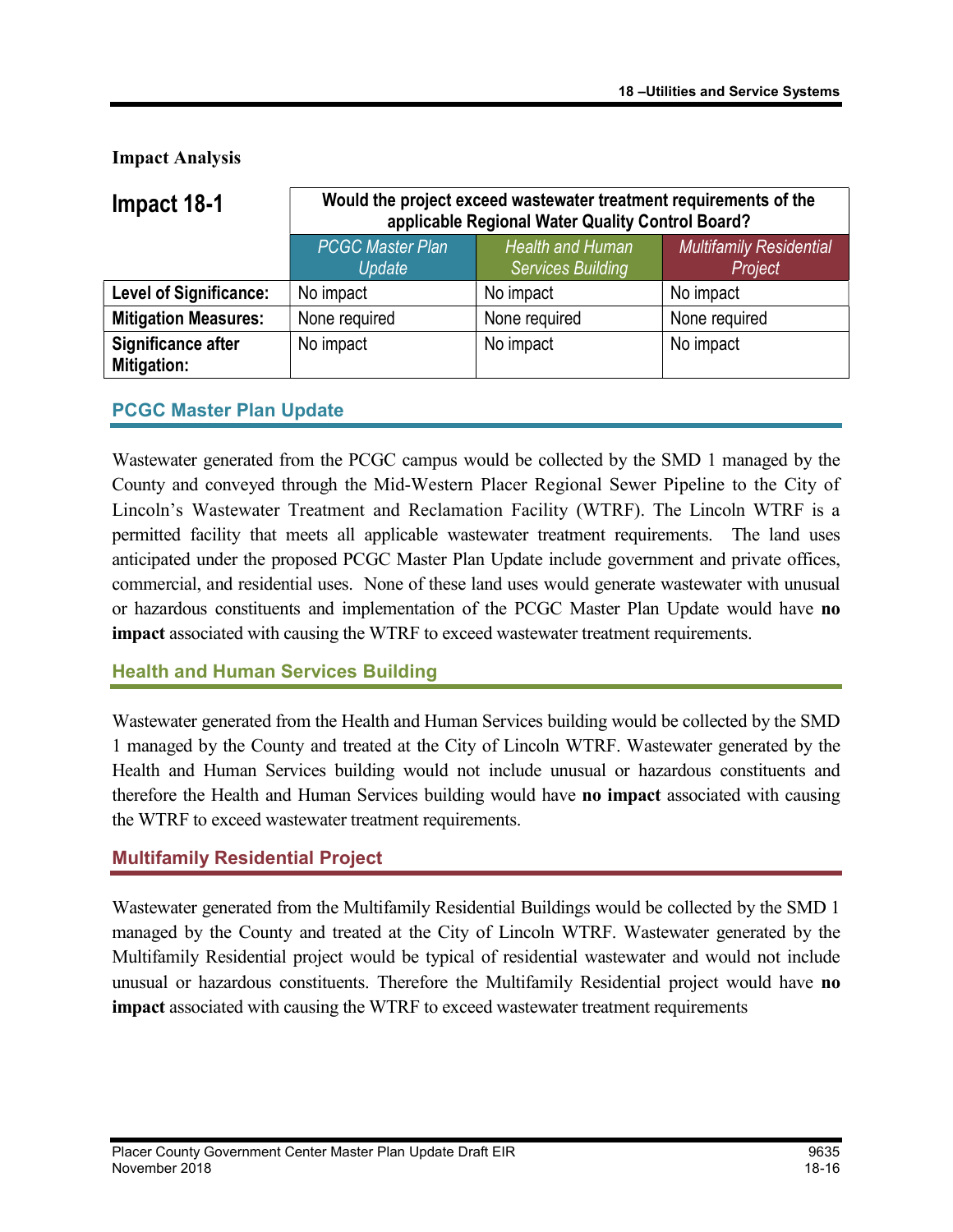| Impact 18-2                              | Would the project require or result in the construction of new water or<br>wastewater treatment facilities, expansion of existing facilities, or demand<br>for new or expanded water supplies? |                                              |                                           |  |
|------------------------------------------|------------------------------------------------------------------------------------------------------------------------------------------------------------------------------------------------|----------------------------------------------|-------------------------------------------|--|
|                                          | <b>PCGC Master Plan</b><br>Update                                                                                                                                                              | Health and Human<br><b>Services Building</b> | <b>Multifamily Residential</b><br>Project |  |
| <b>Level of Significance:</b>            | <b>Potentially Significant</b>                                                                                                                                                                 | Potentially Significant                      | Less than Significant                     |  |
| <b>Mitigation Measures:</b>              | Mitigation Measure 18a                                                                                                                                                                         | Mitigation Measure 18a                       | None required                             |  |
| Significance after<br><b>Mitigation:</b> | Less than Significant                                                                                                                                                                          | Less than Significant                        | Less than Significant                     |  |

## PCGC Master Plan Update

Water supply would come from PCWA and NID through the County's PCGC water system; wastewater collection and conveyance would be provided through the SMD 1 facilities, and wastewater treatment would occur at the City of Lincoln WTRF.

## Wastewater Conveyance

The PCGC Master Plan Update includes information regarding the size and location of new wastewater conveyance infrastructure needed throughout the site based on the North Auburn DeWitt Trunk Sewer Capacity Evaluation Report (Stantec 2016). Any development within the DeWitt Trunk sewer shed would exacerbate the existing over-capacity conditions of the DeWitt Trunk under wet weather conditions and in the 10-year and greater storm events.

In the EIR prepared for the Timberline project that is currently under phases of construction north of the PCGC property, a series of sewer line upsizing needs were identified to corrected this over-capacity condition (County of Placer 2010). In approving the Timberline project, the County adopted Mitigation Measure 12-2(c)as identified in the Timberline EIR. This measure requires the developer of the Timberline project to upsize the DeWitt Trunk line as shown in Table 12-15 and Table 12-16 of the Timberline EIR. Subsequent to approval of the Timberline project, the SMD prepared the North Auburn DeWitt Trunk Sewer Capacity Evaluation Report (Stantec 2016). This analysis refined the list of sewer line upsizing needs to ensure adequate capacity in the DeWitt Trunk line to serve the approved and anticipated future development within this sewer shed. If the Timberline project off-site sewer improvement project proceeds ahead of the Health and Human Services building, or any other development within the DeWitt Trunk sewer shed portion of the PCGC property, the upsizing would be complete before any new sewage flows are generated at the PCGC property and the project would have a less than significant impact associated with sewage conveyance capacity. However if the Timberline project does not proceed or does not complete the off-site sewer line upsizing before the PCGC HHS building or any other building within the DeWitt Trunk sewer shed portion of the PCGC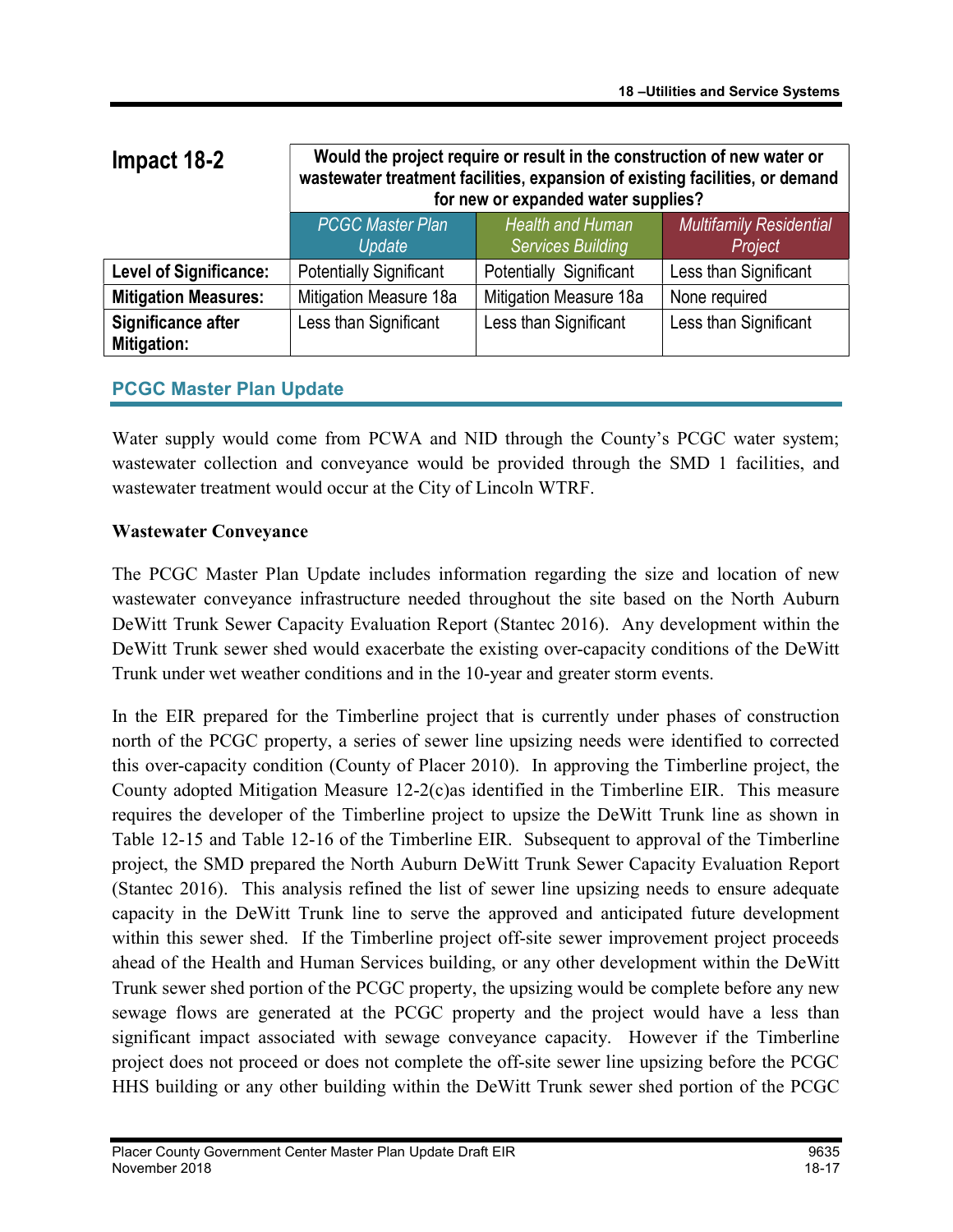property is completed, the additional sewage flow generated by the proposed PCGC Master Plan Update would exacerbate the existing over-capacity conditions and cause a significant impact. To reduce this impact to a less than significant level, Mitigation Measure 18a requires that the County or applicants for private development projects within the PCGC complete the off-site sewer line upsizing identified in the North Auburn DeWitt Trunk Sewer Capacity Evaluation Report (Stantec 2016). With implementation of Mitigation Measure 18a, the project would have a less than significant impact associated with wastewater conveyance capacity.

#### Water Supply

It is expected that PCWA would continue to serve all of the Placer County offices and other facilities within the PCGC campus, while NID would provide potable water service to all private development onsite. The PCGC Master Plan Update includes information regarding the size and location of new water pipelines needed throughout the site. The emergency interties between the PCWA and NID systems would be maintained. In addition, Placer County would divert a maximum of 12 miner inches of water daily from the Ophir canal, under the County's existing water rights allocation. The County would store this water in a water storage tank and use the stored water for landscape irrigation in the throughout the year. This would reduce the overall demand for potable water at the PCGC campus.

Much of the existing underground utilities within the PCGC campus were installed to service the hospital facilities that were built in the 1940s. The existing water supply pipeline include vintage iron (cast and ductile) and copper. As individual development projects within the campus are undertaken in implementation of the PCGC Master Plan Update, these existing pipelines would be replaced with modern lines. This would help avoid pipeline leakage and ensure appropriate management of water supply. Additionally, while some upgrades to plumbing have been made over time, many of the original buildings onsite do not include modern water-efficient fixtures. All new construction within the PCGC would install fixtures meeting current water-efficiency standards. This would help reduce the total water demand throughout the campus.

In 2015, NID maintained 18,635 connections and supplied 7,912 acre-feet per year across its total service area; in North Auburn, NID maintained 2,292 connections and supplied 1,510 acrefeet per year. NID currently maintains water rights for 450,000 acre-feet of diversion. The NID UWMP states that the current water demand is 126,653 acre-feet per year and projects total water demands in 2040 of  $\pm 209,000$  acre-feet (NID 2016). PCWA currently delivers approximately 116,500 acre-feet per year and provides approximately 23,600 acre-feet per year of untreated water to neighboring purveyors. The total water delivery includes service to residential and nonresidential land uses.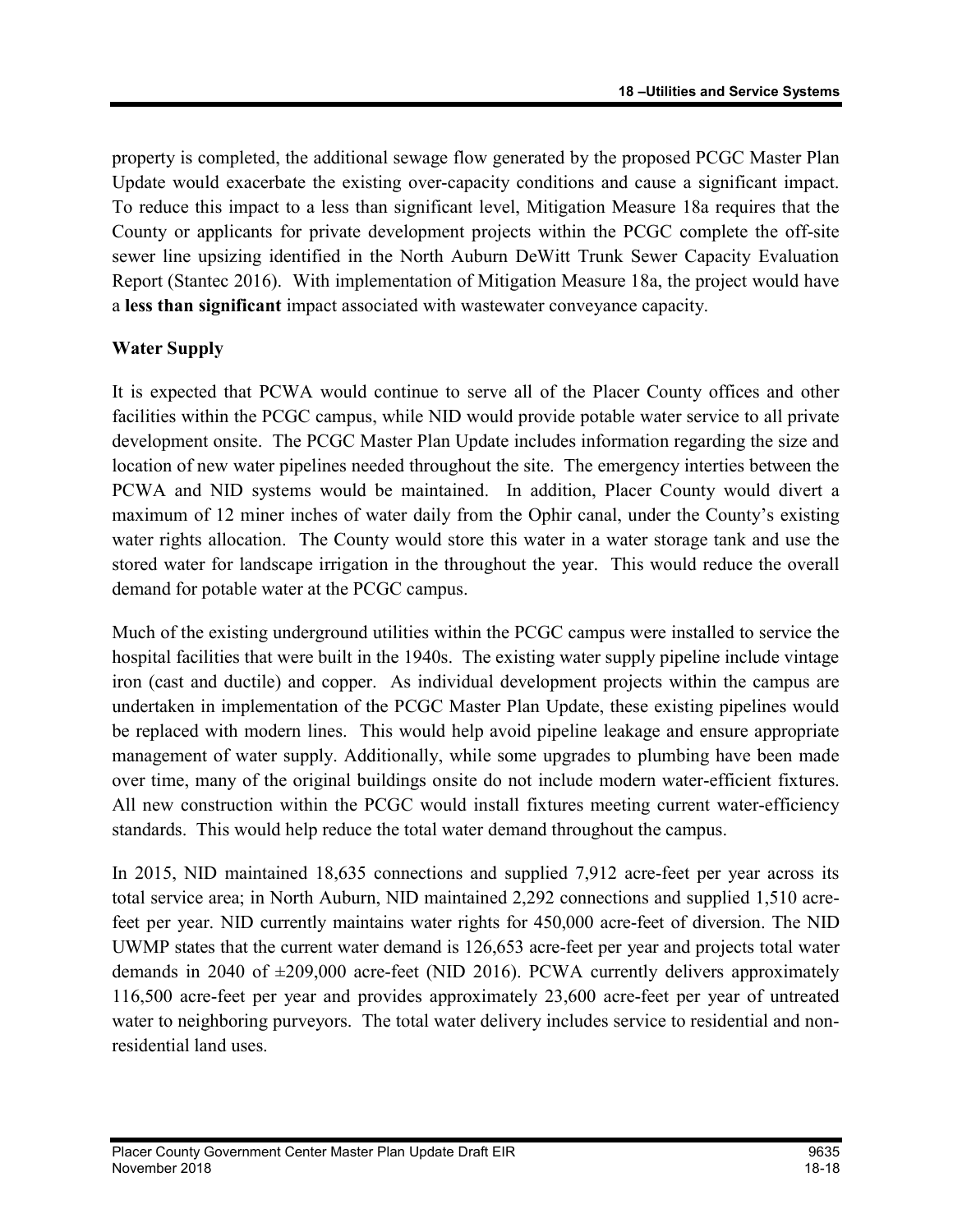The estimated daily water supply demands at the PCGC campus, not including The Home Depot, are approximately 900 gallons per minute (gpm) (County of Placer 2018b). This correlates to approximately 4 ac-ft per day, or 1,451 ac-ft annually. As shown in Tables 18-1 and 18-2, both PCWA and NID have sufficient water to meet projected demands in their service territories through 2040 and sufficient water entitlements to meet the increased water demands at the PCGC campus that would occur with implementation of the proposed PCGC Master Plan Update. In 2035, NID is projected to have excess supply of 157,720 ac-ft and PCWA is projected to have excess supply of 48,744 ac-ft, thus both NID and PCWA are expected to have sufficient supply to meet the increased water demands within the PCGC campus. As individual construction projects are undertaken in implementation of the PCGC Master Plan Update, as part of the County's standard development review process, the County will require each project to obtain a will-serve letter from either PCWA or NID to ensure water availability at the time of construction. No new water treatment facilities, water supply entitlements, wastewater treatment facilities, or improvements to offsite water and wastewater conveyance infrastructure would be needed to serve the PCGC campus at build-out of the PCGC Master Plan Update and the project would have a less than significant impact associated with demands for water and wastewater treatment.

## Health and Human Services Building

The Health and Human Services building is a county facility and thus would receive potable water supply from PCWA. Wastewater conveyance would be provided through the SMD 1 facilities and wastewater treatment would be provided by the City of Lincoln WTRF. As discussed in the previous PCGC Master Plan Update section, any new wastewater flows into the DeWitt Trunk sewer line would exacerbate the existing over-capacity conditions of the DeWitt Trunk under wet weather conditions and in the 10-year and greater storm events, unless the trunk line upsizing identified in the North Auburn DeWitt Trunk Sewer Capacity Evaluation Report (Stantec 2016) is completed. These improvements are anticipated to be constructed by a phase of the Timberline Senior Housing development currently under phased construction north of the PCGC property at Richardson Drive and Bell Road. In the event that the Health and Human Services building is constructed before these improvements are complete, Mitigation Measure 18a requires the County to construct the off-site trunk line upsizing. This would reduce the impacts of the Health and Human Services building on wastewater conveyance to a less-thansignificant level.

As part of construction of the Health and Human Services building, the County would place a new water pipeline loop, originating from the PCWA source at Professional Drive and 1<sup>st</sup> Street, traveling around the Health and Human Services site, and tying in the newer water lines in the northern portion of Richardson Drive and western extension of B Avenue.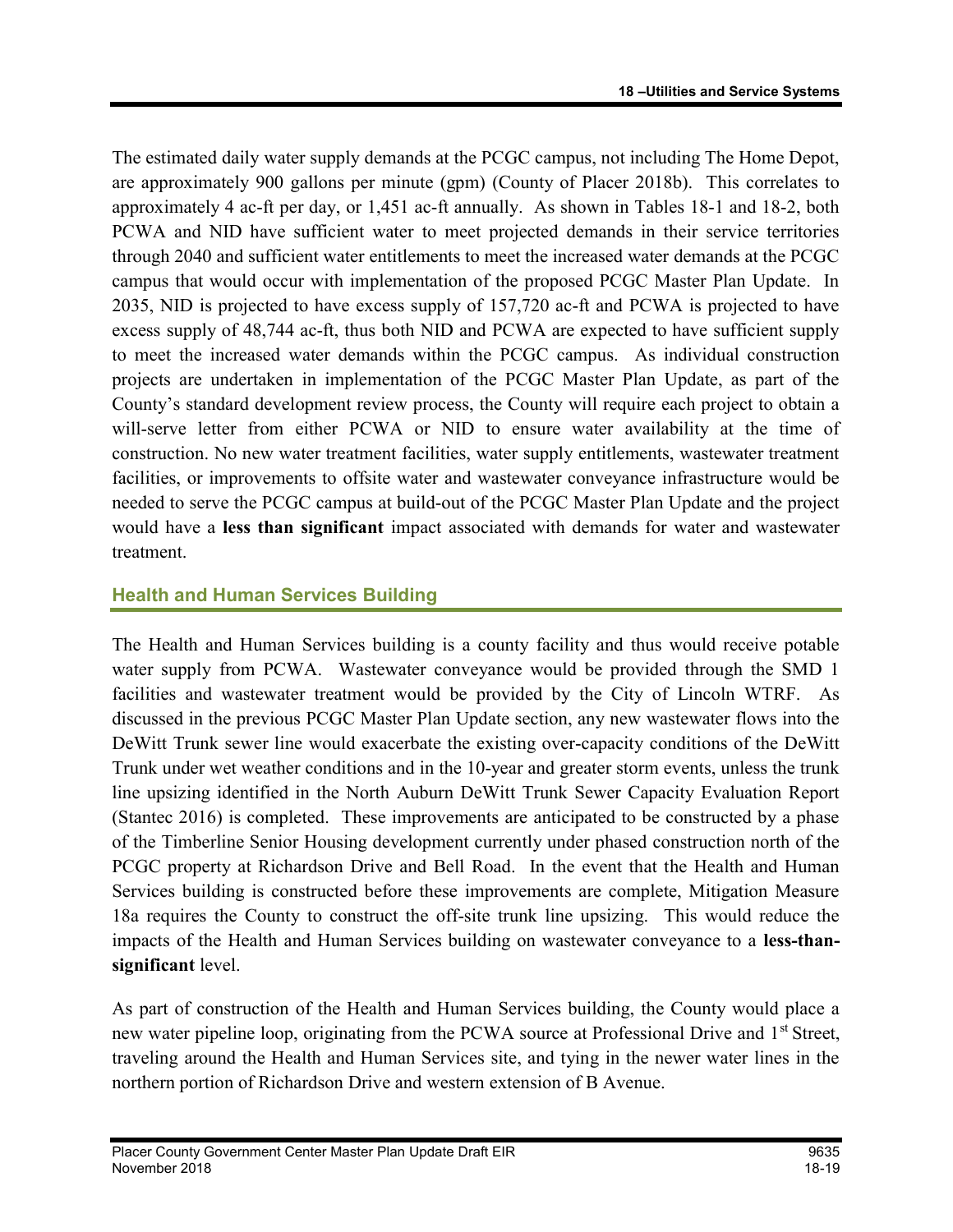The water supply and wastewater treatment demands of the Health and Human Services building are included within the overall water demands described above for the PCGC Master Plan Update. Development of the project would slightly increase the demand for water supplies at the PCGC campus. The Health and Human Services building is projected to require 4,380 gallons per day on an average day, which correlates to 4.9 acre feet per year. Based on the size of the building, a minimum fire flow of 4,000 gallons per minute is needed. This can be achieved when the emergency interties between the PCWA and NID systems are open.

As discussed above, the PCWA UWMP demonstrates that PCWA would have sufficient water supplies to meet this additional water demand. Therefore, the project would not require the construction of new water supply, treatment, or distribution infrastructure that could result in environmental impacts other than those evaluated in this EIR. The project would have less than significant impacts related to water supply, treatment, and conveyance.

## Multifamily Residential Project

The Multifamily Residential project would be a private development project within the PCGC campus. Wastewater would be collected and conveyed through the SMD 1 Highway 49 Trunk. There is sufficient capacity in that trunkline to accommodate wastewater flows from the Multifamily Residential project.

Water supply for the project would come from NID. A new water line would be placed in 1<sup>st</sup> Street that would tie into the existing NID water line in Willow Creek Drive.

Development of the project would slightly increase the demand for water supplies at the PCGC property. The Multifamily Residential project is estimated to generate demand for 32,000 gallons per day on an average day, which correlates to 35.8 acre feet per year.

As discussed above, the NID UWMP demonstrates that NID would have sufficient water supplies to meet this additional water demand. The project would connect to existing water supply lines within and adjacent to the project site and would install necessary water distribution infrastructure within the project site to serve the proposed multifamily residences. No new water or wastewater treatment facilities or offsite improvements to conveyance infrastructure would be needed to serve the Multifamily Residential project and this project would have a less than significant impact related to water supply and water and wastewater treatment and conveyance.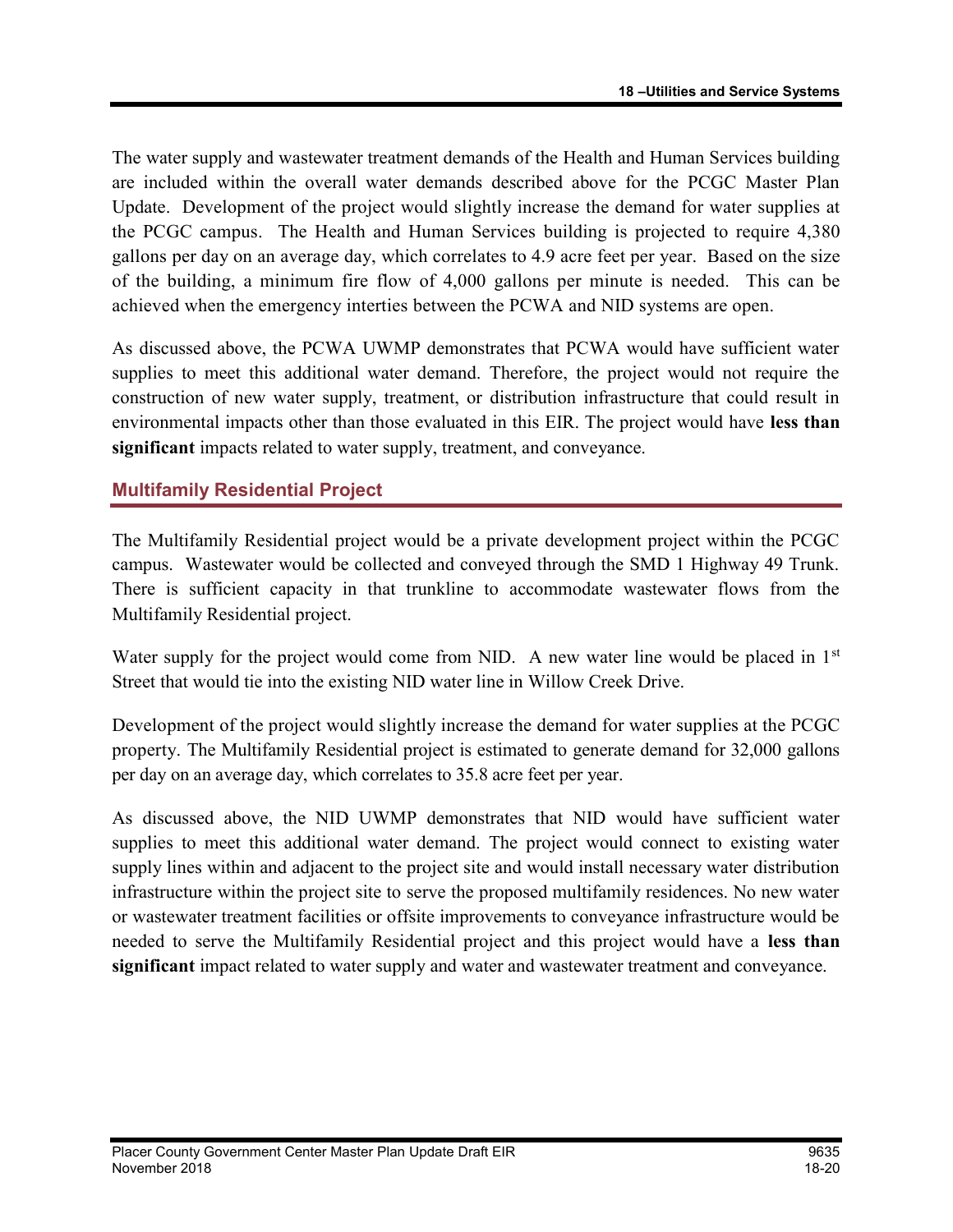| Impact 18-3                       | Would the project require or result in the construction of new storm water<br>drainage facilities or expansion of existing facilities, the construction or<br>which could cause significant environmental effects? |                                                     |                                           |  |
|-----------------------------------|--------------------------------------------------------------------------------------------------------------------------------------------------------------------------------------------------------------------|-----------------------------------------------------|-------------------------------------------|--|
|                                   | <b>PCGC Master Plan</b><br>Update                                                                                                                                                                                  | <b>Health and Human</b><br><b>Services Building</b> | <b>Multifamily Residential</b><br>Project |  |
| <b>Level of Significance:</b>     | No Impact                                                                                                                                                                                                          | No Impact                                           | No Impact                                 |  |
| <b>Mitigation Measures:</b>       | None required                                                                                                                                                                                                      | None required                                       | None required                             |  |
| Significance after<br>Mitigation: | No Impact                                                                                                                                                                                                          | No Impact                                           | No Impact                                 |  |

## PCGC Master Plan Update

The proposed PCGC Master Plan Update would require expansion of onsite stormwater drainage facilities. This includes the expansion of the diameter of existing pipes as well as the creation or expansion of 3 small detention basins, 1 medium detention basin, and 1 large detention basin (County of Placer 2018c). All of these improvements would occur within the boundary of the PCGC campus and are contained within the context of Master Plan Update. No offsite construction of new storm water drainage facilities or expansion of existing facilities would be needed to accommodate stormwater runoff from the PCGC campus. As described in the Master Drainage Report (Appendix H), each individual development project within the PCGC campus would be required to implement Best Management Practices to treat runoff from the site under a 2-year storm event while the detention basins within the PCGC campus would be sized to detain all stormwater runoff from the 10-year and 100-year storm events as well as the 2-year, 24-hour event to meet hydromodification requirements. Additional discussion of stormwater drainage is provided in Chapter 15, Hydrology and Water Quality. The environmental effects of providing stormwater management facilities within the PCGC campus are evaluated throughout this EIR. Implementation of the PCGC Master Plan Update would result in no impact associated with offsite construction of new storm water drainage facilities or expansion of existing facilities.

## Health and Human Services Building

Stormwater runoff from the Health and Human Services project site would be initially routed through a bioretention swale at the southern end of the parking lot and then conveyed to regional stormwater Basin 2A within the broader PCGC campus (Appendix H). This basin does not have sufficient capacity to store stormwater runoff from the 100-year storm event and maintain the required freeboard. Therefore, the Health and Human Services building project includes reconfiguring and expanding the basin to increase the volume by 1.2 acre-feet prior to paving the Health and Human Services project site. This would ensure that the project would have no impact associated with offsite construction of new storm water drainage facilities or expansion of existing facilities.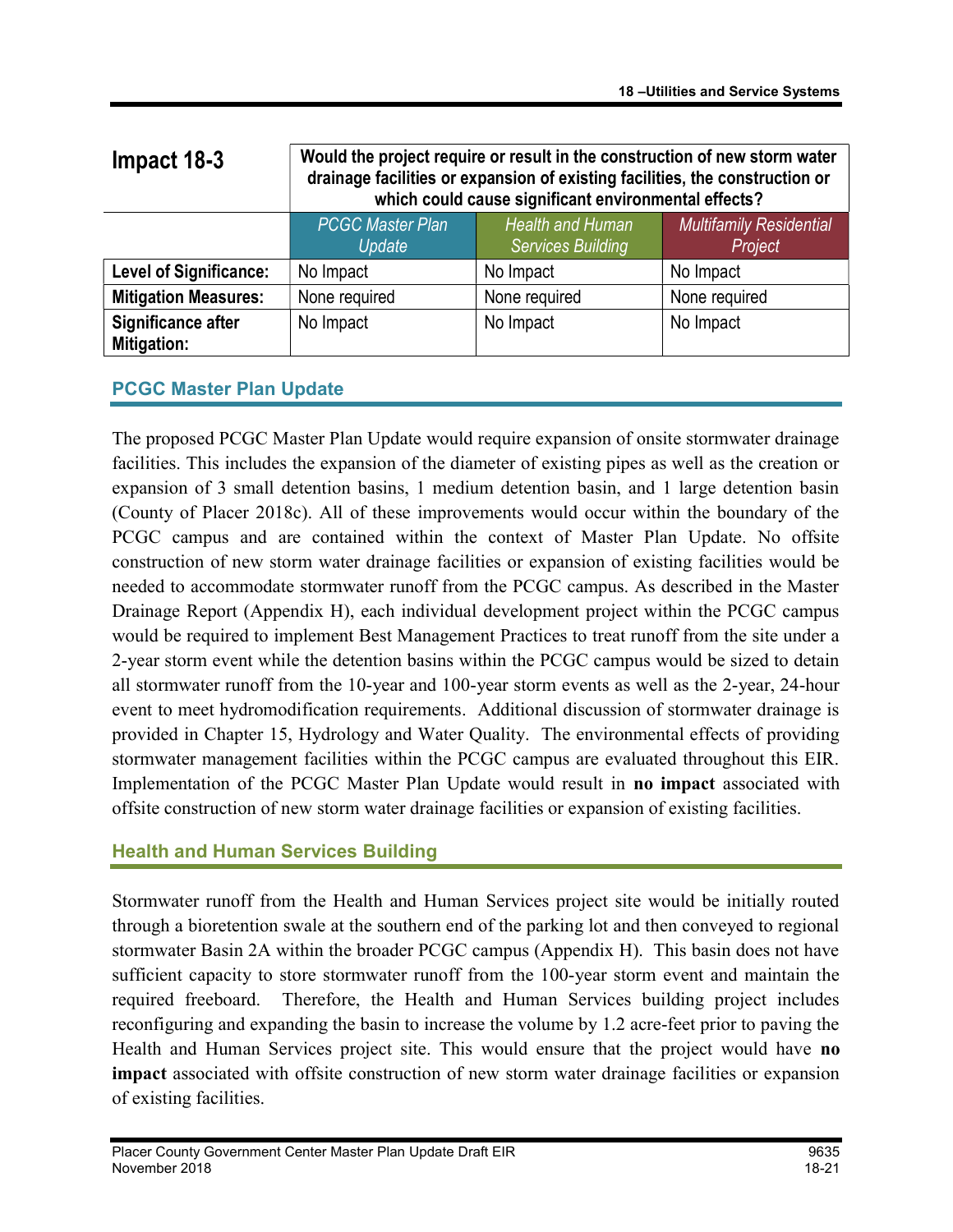## Multifamily Residential Project

Stormwater runoff from the Multifamily Residential project site would be routed through bioretention swales that are proposed to be constructed within the project site. Some of the stormwater would be conveyed to a new stormwater basin at the northern end of the project site, while some would be conveyed to the south to an existing stormwater detention basin at the intersection of 1<sup>st</sup> Street and Professional Drive. This new basin has been designed to have sufficient capacity to store stormwater runoff from the 100-year storm event and maintain the required amount of freeboard; the existing basin to the south of the project site currently has sufficient capacity to store stormwater runoff from the project site while maintaining the required amount of freeboard (Appendix H). Therefore, the Multifamily Residential project would have no impact associated with offsite construction of new storm water drainage facilities or expansion of existing facilities.

| Impact 18-4                              | Would the project be served by a landfill with sufficient permitted capacity<br>to accommodate the project's solid waste disposal needs? |                       |                       |  |
|------------------------------------------|------------------------------------------------------------------------------------------------------------------------------------------|-----------------------|-----------------------|--|
|                                          | <b>PCGC Master Plan</b><br><b>Health and Human</b><br><b>Multifamily Residential</b><br><b>Services Building</b><br>Project<br>Update    |                       |                       |  |
| <b>Level of Significance:</b>            | Less than Significant                                                                                                                    | Less than Significant | Less than Significant |  |
| <b>Mitigation Measures:</b>              | None required                                                                                                                            | None required         | None required         |  |
| Significance after<br><b>Mitigation:</b> | Less than Significant                                                                                                                    | Less than Significant | Less than Significant |  |

## PCGC Master Plan Update

#### Government Offices

The master plan update would increase governmental staff by 450 within an increase of 41,117 square feet of Government building space on the PCGC campus. Based on a review of statewide annual solid waste disposal, CalRecycle determined that the average solid waste disposal rate was 0.59 tons per employee per year (CalRecycle 2018). Using this rate, the increase in governmental building space would generate approximately an additional 265.5 tons of solid waste per year, which is approximately 5 tons per week. The MRF sorts all incoming solid waste for recyclables and is contractually obligated to achieve a diversion rate of 50%. Therefore, the effective solid waste generation rate of the proposed commercial/office space is 132.7 tons per year or 2.5 tons per week.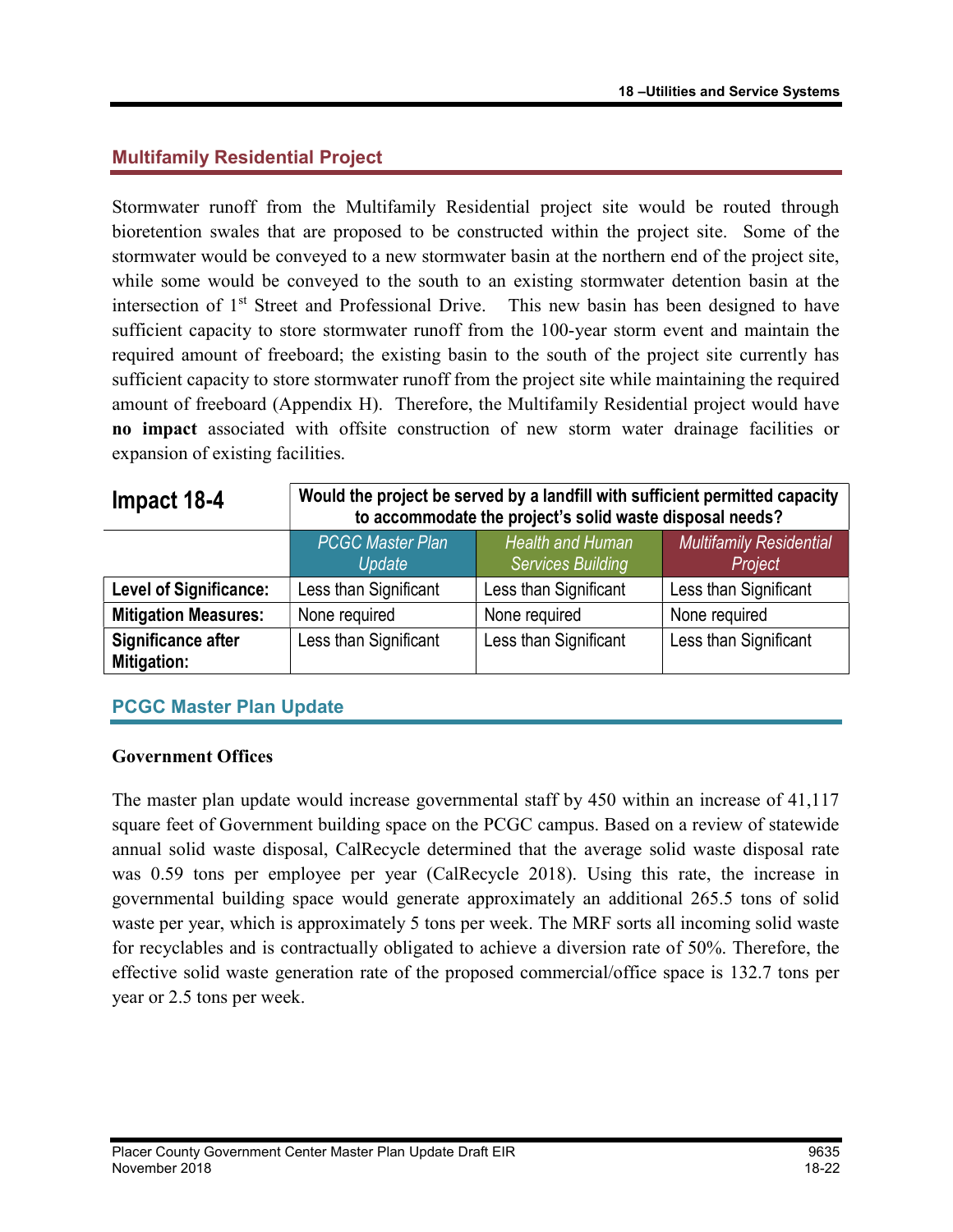## Commercial/Office

The project would create approximately 540,000 square feet of commercial/office/community space on the PCGC property. Based on a review of statewide annual solid waste disposal, CalRecycle determined that in 2016, the average solid waste disposal rate was 5 pounds per 1,000 square feet per day. Using this rate, the project would generate approximately 2,700 tons of solid waste annually or 52 tons per week. With a diversion rate of 50%, the effective solid waste generation rate of the proposed commercial/office space is 1,350 tons per year or 26 tons per week.

## Residential

Implementation of the PCGC Master Plan Update is expected to include development of approximately 485 new residences on the project site. Project build-out would result in a population increase of approximately 1,300 residents. Based on a review of statewide annual solid waste disposal, CalRecycle determined that in 2016, the average solid waste disposal rate was 6 pounds per person per day (CalRecycle 2018). Using this rate, the project would generate approximately 1,423.5 tons of solid waste annually. With a diversion rate of 50%, the effective solid waste generation rate of the proposed commercial/office space is 712 tons per year or 13.7 tons per week.

## Total

With all proposed site uses considered, the Master Plan Update would generate approximately 2136.8 tons of solid waste per year or 41 tons per week. The WRSL has a permitted throughput of 1,900 tons per day and typically receives less than 700 tons per day. The project would not cause the WRSL to exceed capacity and this impact would remain less than significant.

## Health and Human Services Building

The proposed Health and Human Services building would accommodate 141 new employees by 2035. This would generate approximately 83.19 tons per year of solid waste, with 41.6 tons anticipated to be disposed of within the WRSL. As discussed above, the WRSL has sufficient capacity to receive this additional solid waste and this impact would remain less than significant.

## Multifamily Residential Project

The proposed Multifamily Residential building would accommodate up to 100 dwelling units and 268 residents. This would generate approximately 293.46 tons of solid waste annually, with 146.7 tons anticipated to be disposed of within the WRSL. As discussed above, the WRSL has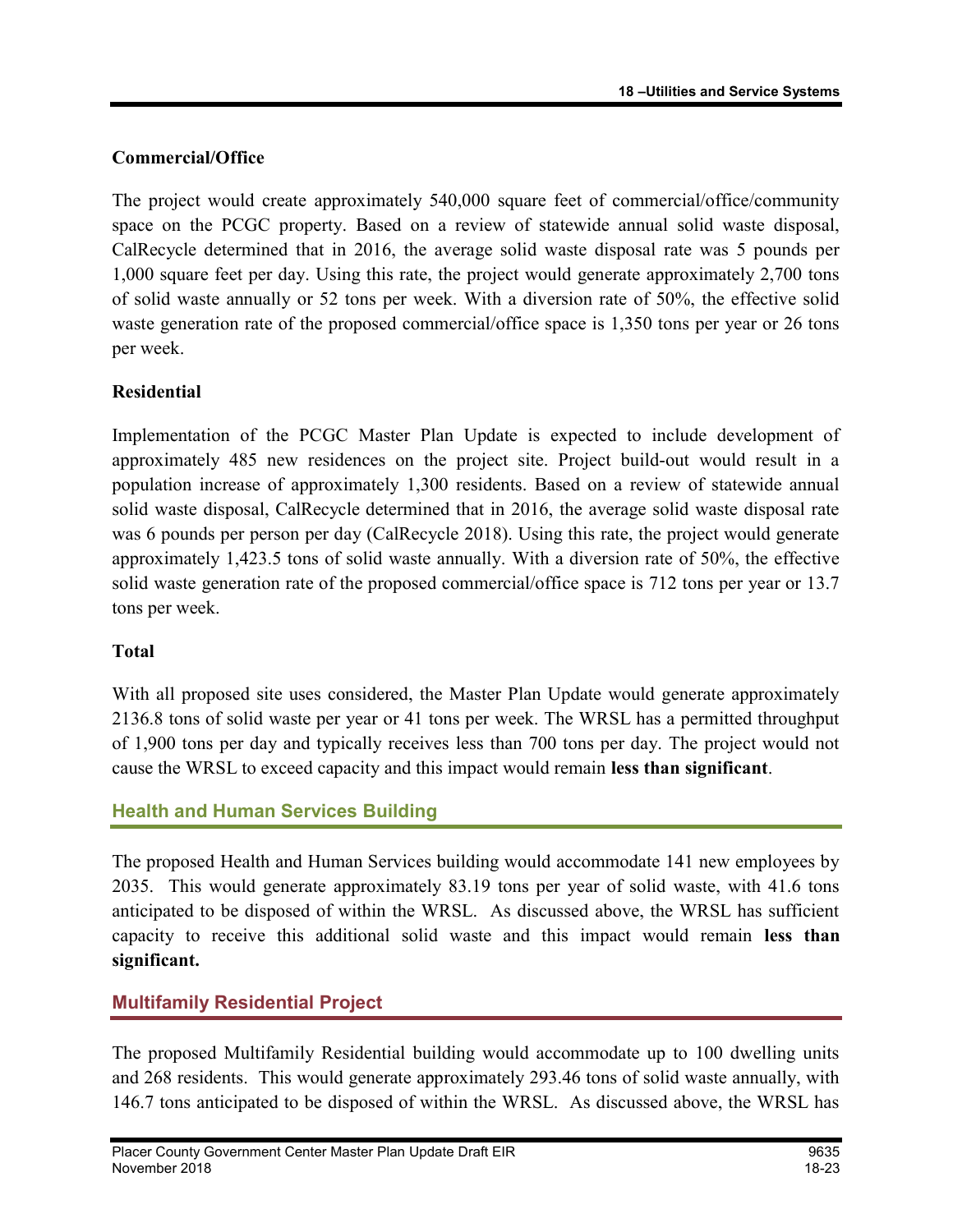sufficient capacity to receive this additional solid waste and this impact would remain less than significant.

| Impact 18-5                              | Would the project comply with federal, state, and local statutes and<br>regulations related to solid waste? |                                              |                                           |
|------------------------------------------|-------------------------------------------------------------------------------------------------------------|----------------------------------------------|-------------------------------------------|
|                                          | <b>PCGC Master Plan</b><br>Update                                                                           | Health and Human<br><b>Services Building</b> | <b>Multifamily Residential</b><br>Project |
| <b>Level of Significance:</b>            | No impact                                                                                                   | No impact                                    | No impact                                 |
| <b>Mitigation Measures:</b>              | None required                                                                                               | None required                                | None required                             |
| Significance after<br><b>Mitigation:</b> | No impact                                                                                                   | No impact                                    | No impact                                 |

## PCGC Master Plan Update

All future development within the PCGC Master Plan Update plan area would be required to comply with all federal, state, and local statutes and regulations. No land uses are proposed that would generate acutely hazardous waste. As each applicant proposes to complete a project, County staff would ensure its compliance with all building codes and restrictions, statutes, and regulations. Therefore, the PCGC Master Plan Update would have no impact related to a potential conflict with federal, state, and local statutes and regulations related to solid waste.

#### Health and Human Services Building

Construction and operation of the Health and Human Services building would generate solid waste that is typical of office land uses. No acutely hazardous waste is anticipated. Thus, the project would have no impact related to a potential conflict with federal, state, and local statutes and regulations related to solid waste.

#### Multifamily Residential Project

Construction and operation of the Multifamily Residential project would generate solid waste that is typical of residential land uses. No acutely hazardous waste is anticipated. Thus, the project would have no impact related to a potential conflict with federal, state, and local statutes and regulations related to solid waste.

#### 18.4 MITIGATION MEASURES

Mitigation Measure 18a The County shall develop and implement an off-site mitigation program that will replace and/or rehabilitate sewer infrastructure in order to reduce inflow and infiltration in areas tributary to the DeWitt trunk line within Sewer Maintenance District No. 1. The off-site mitigation program will create capacity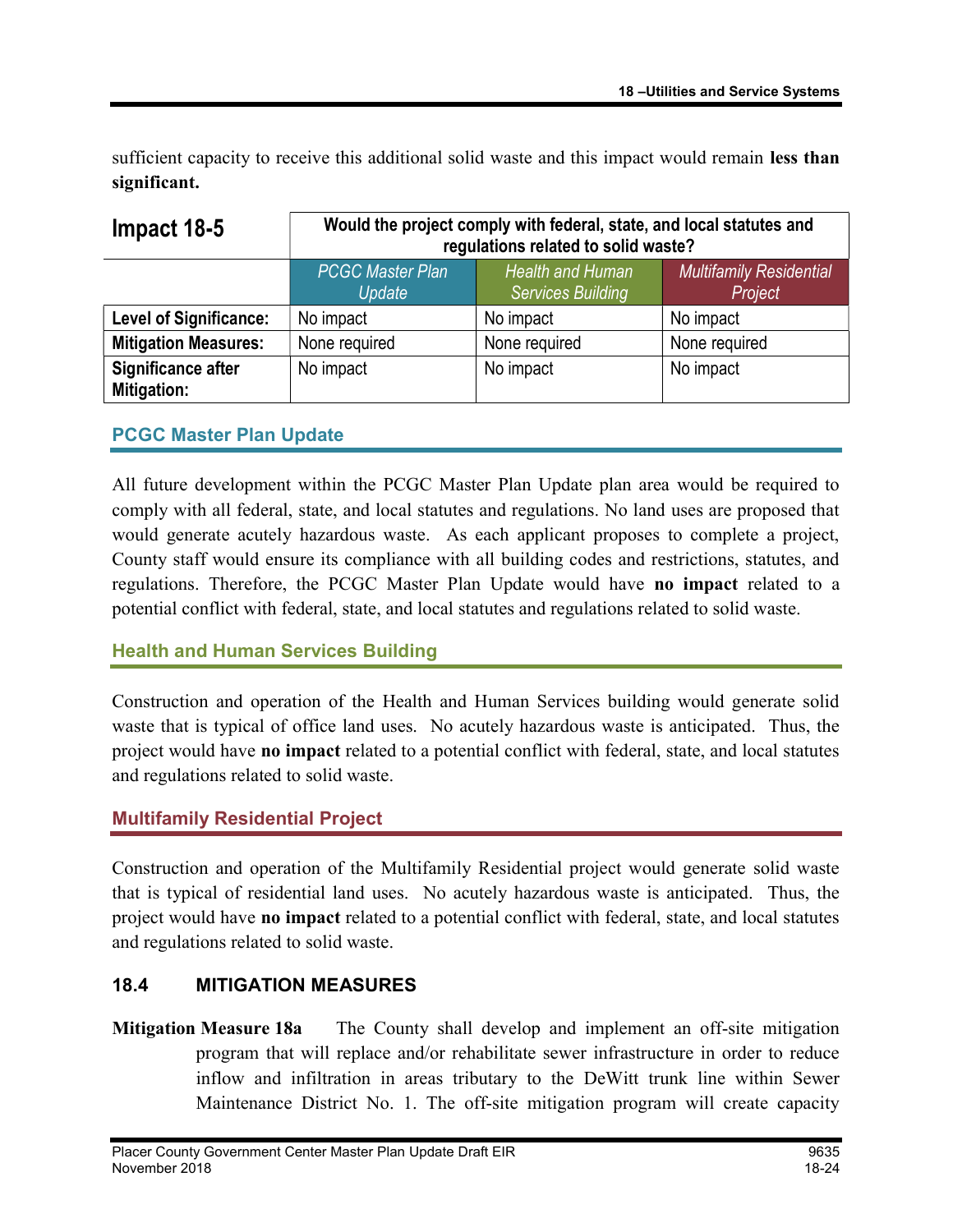within the existing system equivalent to the project's peak wet weather flows. The off-site mitigation program shall consist of upsizing of the DeWitt Trunk line as identified in Table 5-2 of the North Auburn DeWitt Trunk Sewer Capacity Evaluation Report. The off-site mitigation program shall be coordinated, reviewed, and approved by the Facility Services Department, Environmental Engineering Division prior to or concurrent with the Improvement Plan approval for the Health and Human Services building. The on-site development project sewer improvements shall not be accepted as complete by the County until the County accepts the off-site sewer mitigation program improvements, which may be constructed by others, as complete.

## 18.5 REFERENCES CITED

- County of Placer. 2003. DeWitt Government Center Facility Plan EIR. Prepared for Placer County Department of Facility Services. Prepared by North Fork Associates. December 2003.
- County of Placer. 2018a. Placer County Government Center Master Plan, Draft Strategic Vision. Prepared by Williams + Paddon. November 16, 2018. http://www.placer.ca.gov/pcgc.
- County of Placer. 2018b. Placer County Government Center Master Plan, Draft Strategic Vision, Appendix E Wet Utility Plan. Prepared by Cartwright Engineers. November 16, 2018.
- Nevada Irrigation District (NID). 2015. Urban Water Management Plan. Prepared by Brown and Caldwell. June 2016.
- Placer County Water Agency (PCWA). 2016. 2015 Urban Water Management Plan. Prepared by Tully and Young. June 2, 2016.

Stantec. 2016. North Auburn DeWitt Trunk Sewer Capacity Evaluation Report. March 6, 2016.